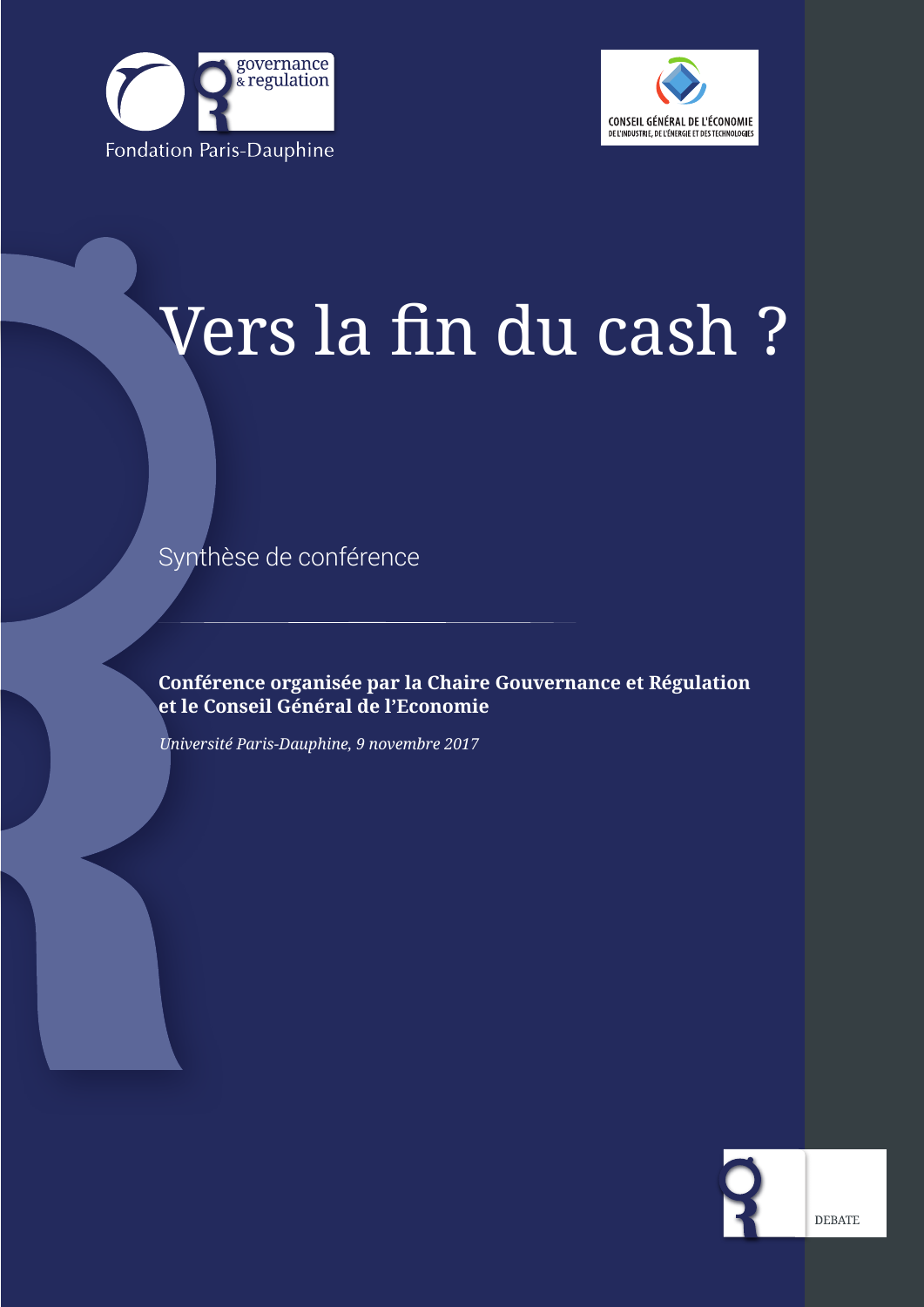Conférence organisée en coopération avec le Conseil Général de l'Economie

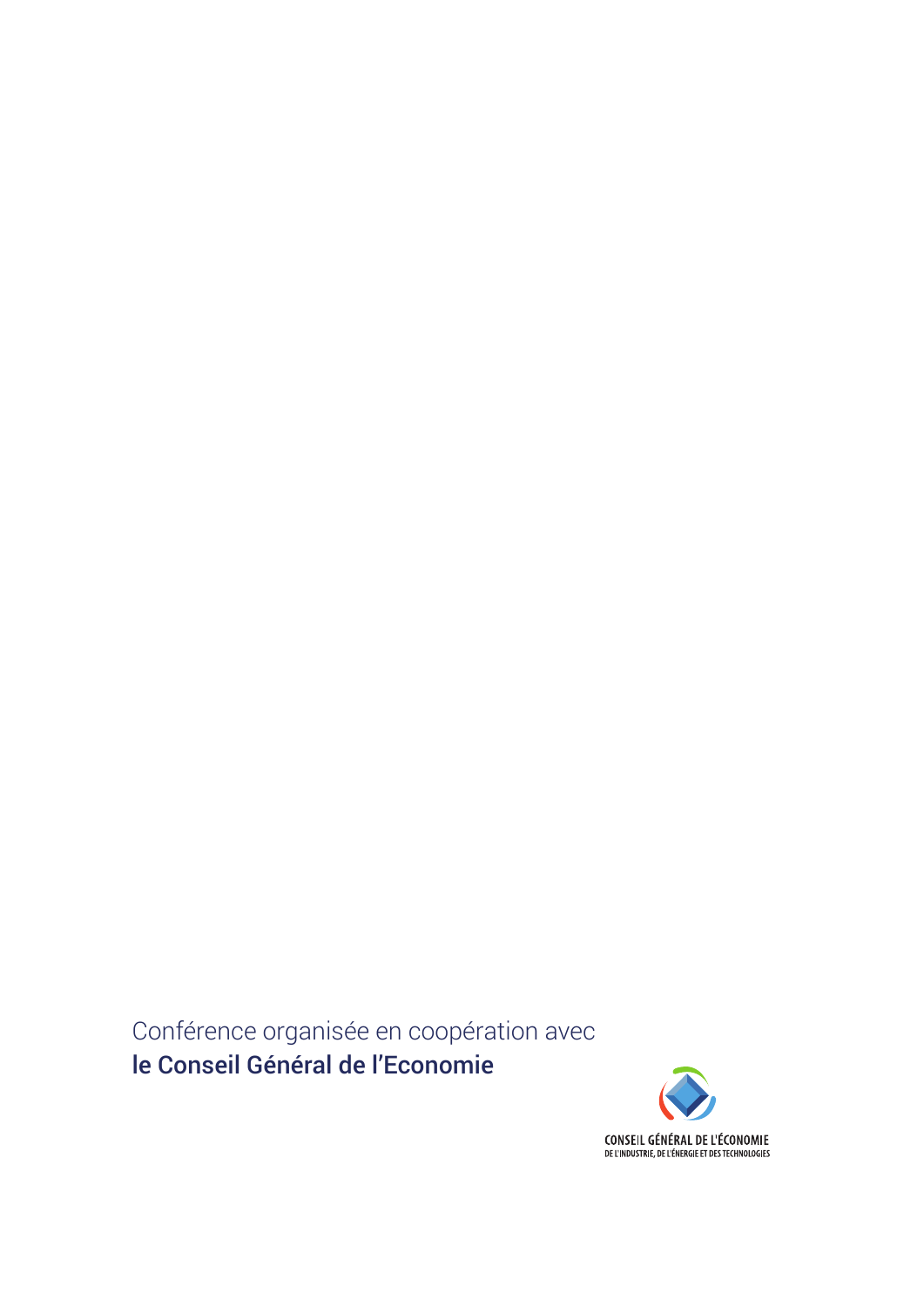## Table des matières

| 1ère table ronde : Les nouveaux jeux d'acteurs industriels et financiers |  |
|--------------------------------------------------------------------------|--|
|                                                                          |  |
|                                                                          |  |
|                                                                          |  |
|                                                                          |  |
|                                                                          |  |

| Les particularités du billet de banque par rapport à la monnaie digitale 15          |  |
|--------------------------------------------------------------------------------------|--|
| Révolution technologique dans les services financiers et nouveaux risques LCB/FT  17 |  |
|                                                                                      |  |
| Accompagner les entreprises du numérique dans la complexité de la régulation 21      |  |
|                                                                                      |  |
|                                                                                      |  |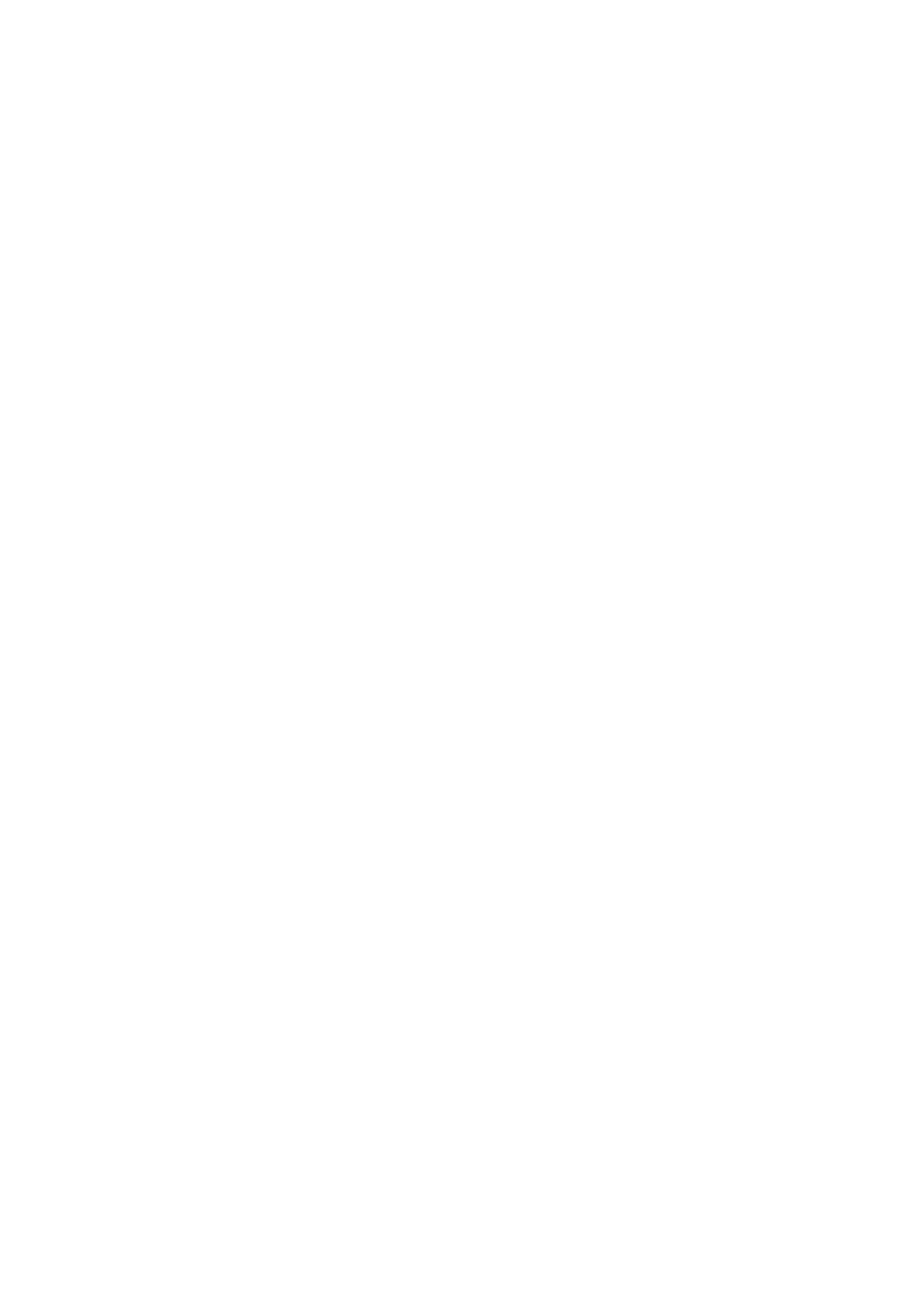# Vers la fin du cash ? <sup>1</sup>

Conférence de la Chaire Gouvernance et Régulation 9 novembre 2017

*L'importance de la transformation numérique pour l'industrie financière n'est pas à démontrer. De nouveaux acteurs apparaissent, qui échappent parfois à la régulation traditionnelle de cette industrie. Qui plus est, les technologies numériques permettent, par essence, la création décentralisée d'instruments et de marchés financiers, mais aussi de supports monétaires – qui, du même fait, échappent à l'autorité publique.*  Les enjeux de la dématérialisation de plus en plus systématique des échanges *monétaires sont réels en termes régulation, tant pour nos économies que pour nos sociétés et nos systèmes politiques.*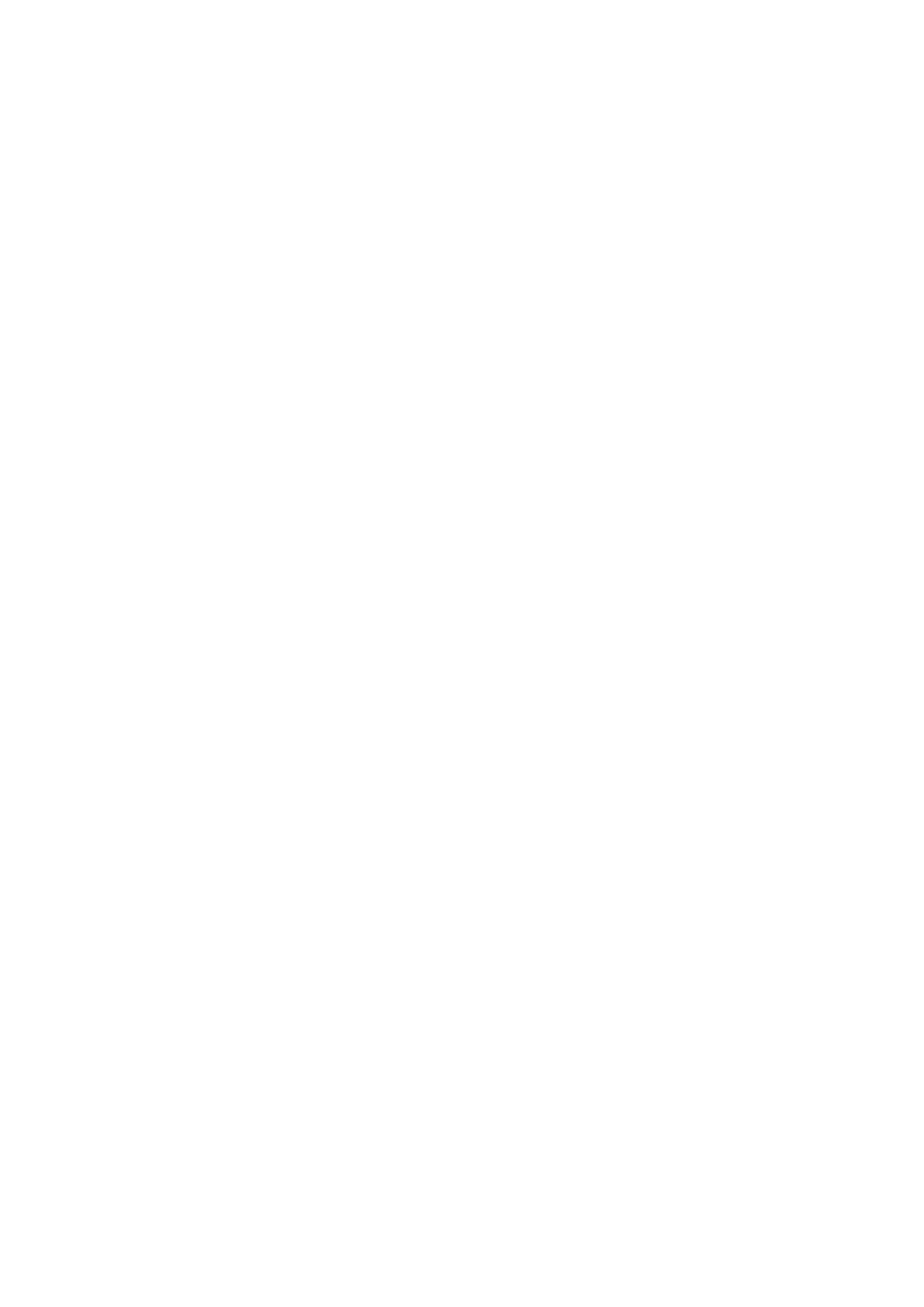#### <span id="page-6-0"></span>Innovation in the retail payments market

#### *Cécilia Skingsley Deputy Governor, Riksbank (Swedish Central Bank)*

Money is a means of payment for immediate transactions that transforms value into goods and services. To be successfully useable in this capacity, it must exist in a standardised unit and show proven stability. Money is also a social convention. Now, with all-digital payment on the horizon, it brings together the worlds of technology, law, finance and business, raising new questions and reshaping conceptions. Sweden offers a vibrant illustration of this. Swish, the Swedish system for instant person-toperson payment via mobile phones, has been adopted by more than half the population and two out of three citizens state they would feel comfortable living without cash. For the Riksbank, the only institution authorised to issue cash and the only promotor of a safe and efficient payment system, the implications are manifold.

While it is the origin of all cash in Swedish society, it leaves the distribution of bills and coins to the private sector banks, which own in particular the ATM system, and make cash available in their branches. The Riksbank would step in only to remove damaged or unusable notes from circulation. The present-day is distinctive in that the largest banks are shying away from cash as a service to clients, seeing citizens' growing detachment from material currency. Indeed, cash too is governed by the laws of supply and demand. In the existent system, cash must finance its own costs. The Riksbank does not "subsidise" it. In the face of a decline in the number of users, it would be difficult to put a fee on the use of cash. Yet not only are banks seeing customers rely less on cash, shops too have noted this trend and are consequently taking steps to prepare for a future in which it plays no part.

#### How and why the use of cash decreases in Sweden?

On the supply side, banks are now adopting technologies that will enable a smoother move away from cash. Consumer behaviour encourages them to do so: while 39% of those surveyed in 2010 reported using cash for the majority of their purchases, only 15% stated the same in 2016. Cards are now used even for small payments, under 10 euros. Exceptions to this emerging rule include organisations relying on fund-raising (e.g., sports clubs), the elderly, those living in rural areas, the disabled, or immigrants. Meanwhile, in only five years' time, five million people have adopted the aforementioned Swish system, taking advantage of the ability to provide money to their children instantly, share a restaurant bill quickly using electronic media, etc. The Riksbank plays an important role in accommodating this new payment landscape, enabling the 24/7 service needed for real-time settlement. In Retail, cash payments are unquestionably in decline, with 50% of retail traders stating that they will likely cease to accept cash in 2025 or earlier.

Will the decline in the amount of Swedish money in circulation over the last ten years continue such that the nation sees its last bank note in the 2020s? The prospect seems unlikely: convenience and speed aside, individuals connect the existence of a stash of cash at home with security, and continue to prefer it for person to person transactions. Cash can lay claim to unique properties. It is the established and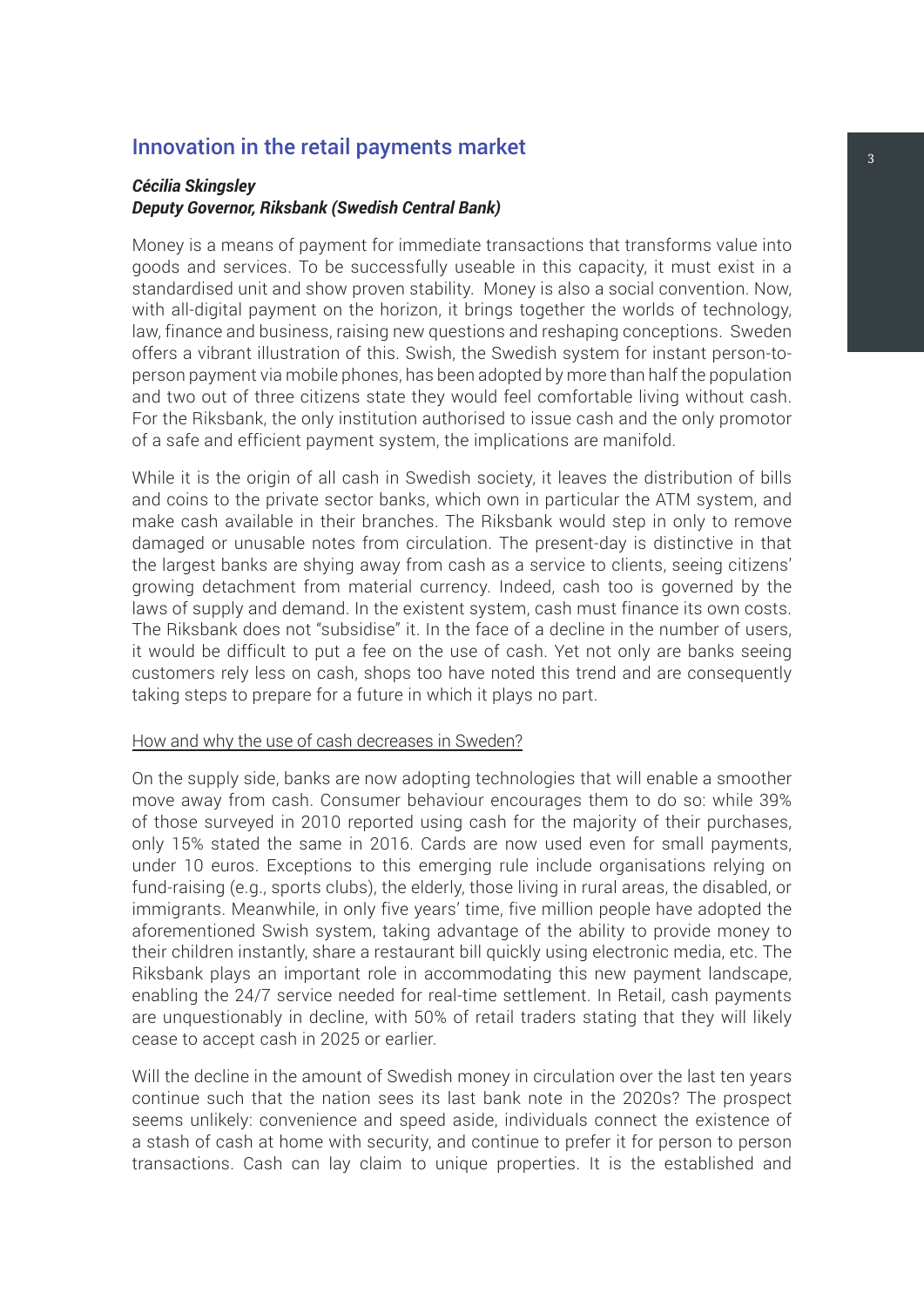universal mode for real-time payments, and a sure alternative means of payment in a crisis situation. It is a claim on the Government, issued by the Riksbank and legislated upon by Parliament. It is risk-free, user-friendly, and untraceable.

#### The e-krona project

An e-krona issued by the Riksbank would have the latter's backing and be available 24/7. It would be a particularly convenient choice for minor payments between households and companies, yield no interest but potentially offer that facility in the future, and be widely accessible. The technological requirements, legislative framework needed for legal tender, and consequences on monetary policy, financial stability, ownership rules and currency balances, in contrast, all remain to be explored and understood.

The Riksbank runs a two-year study, the first Staff Report of which has been released and is serving as a foundation for discussion with stakeholders and society. For the time being, the discussion has gravitated not to technicalities but to fundamental, underlying questions including the definition of money, the right to create it, and the legislative needs it implies. Seeing the rapid change in Swedish payment technologies and spontaneous cooperation on infrastructure-building in response to changing private sector preferences, most stakeholders already see Central Bank money fading out as a medium of exchange for commercial transactions in the upcoming years. However, a Central Bank's responsibility is to promote a safe, stable and efficient system accessible to all constituents.

#### A variety of virtual cash initiatives (Moneo in France, equivalents in Germany and Belgium, etc.) in Europe have quickly had to fold. How does the Swedish initiative compare?

These examples were not launched by central banks, in contrast with e-krona, and thus did not have the public sector backbone. At the same time, we will take care to maintain the balance between the public and private sectors, i.e., the much-valued ability for users to continue gravitating between the two.

#### How will you address the new opportunities for counterfeiting money?

The Central Bank has never issued money that is easy to counterfeit and will be as vigilant as ever in the future. An e-krona solution must also have a very high level of security.

#### In China, homeless beggars have been seen using QR Code to appeal to passers-by who claim they have no change.

In Sweden, homeless people selling magazines sometimes also have a payment terminal on their phones, so they can take card payment. It does appear that a technological stepping stone has come into place.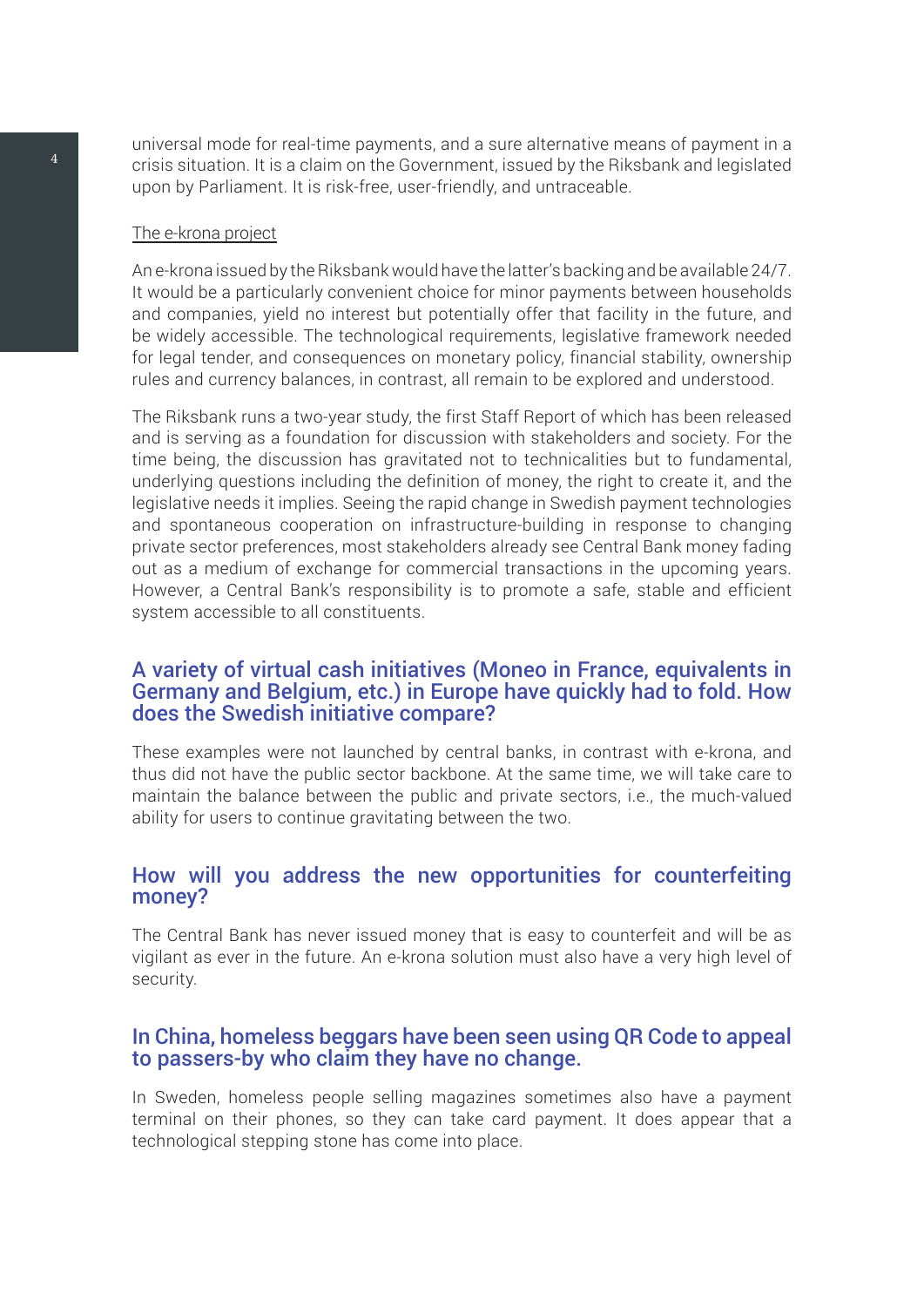### What about integrity, i.e., traceability with e-krona?

The Staff Report deals with this. An e-krona can have a function that under certain circumstances allows partly anonymous payments according to anti-money laundering regulations. No formal decision has yet been made on what is a political issue.

#### An all-electronic payment landscape would mean the end of freedom to make payments of which no one can learn.

Sweden has no legal obligations for shops to offer cash as a payment method, shops could therefore stop accepting if it becomes uneconomical. Costumers in Sweden are used to this relatively weak status of legal tender. Probably we will have no allelectronic based payment system in the near future. Cash will coexist with digital payments.

#### A predominantly-electronic banking system would also open up opportunities for authoritarian governments, e.g., the leaders in place could have dissidents' accounts blocked. Is it wise to potentially compromise freedom in the name of convenience?

Each country or context will find its response based on history and preferences. As the Swedes are changing behaviours, and there is no political majority to protect the right to use cash, as a central bank we cannot remain passive. Through our current initiatives, we are adding possibilities for the people.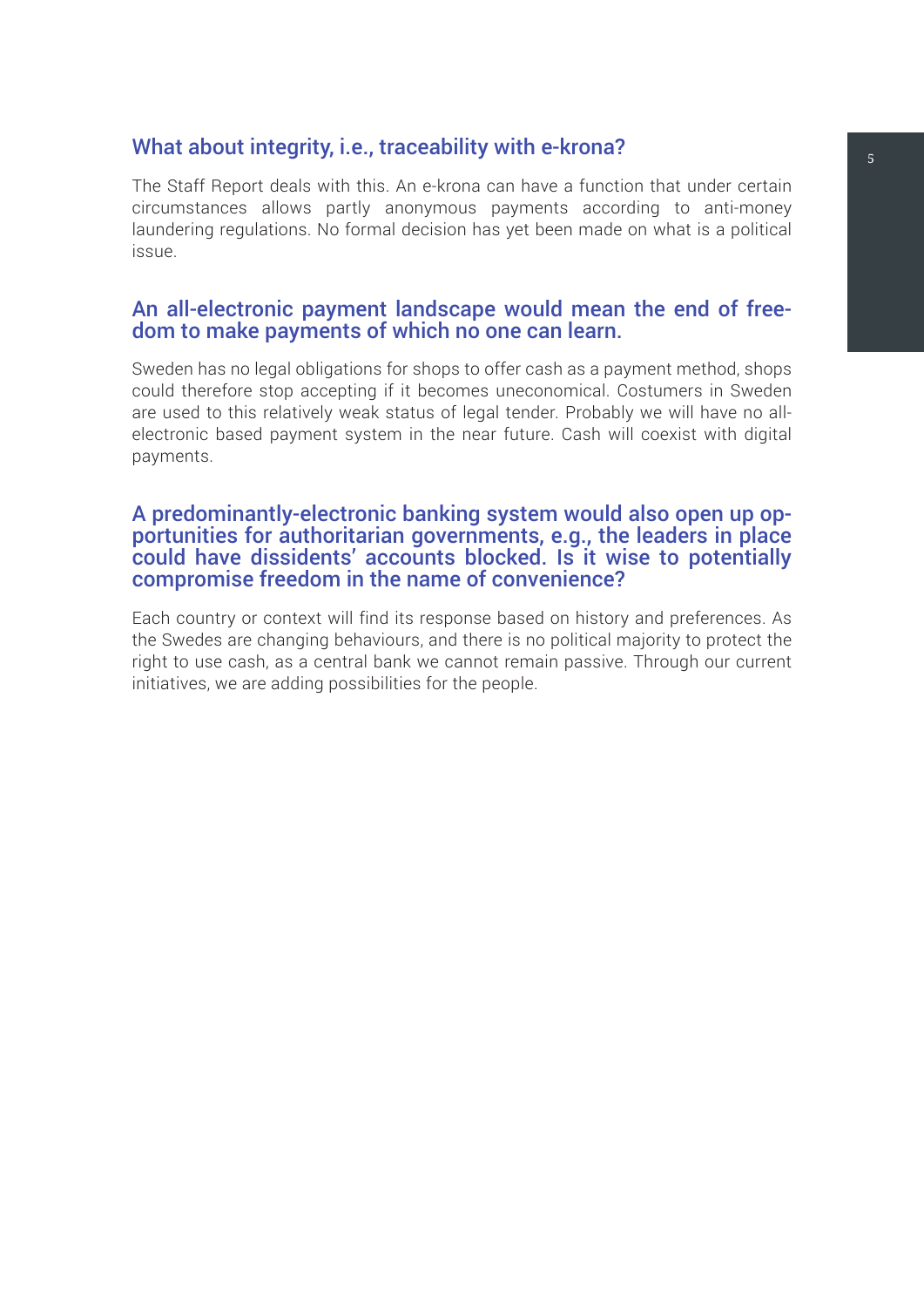## <span id="page-9-0"></span>ère table ronde : Les nouveaux jeux d'acteurs industriels et financiers

#### Le marché africain

#### *David Bounie Telecom ParisTech*

En Afrique, seule une très faible minorité de la population détient un compte en banque et dispose de moyens de paiement autres que le cash. Le système D a donc toute son importance pour contracter des crédits et rembourser des dettes.

#### Micro-financement et transfert d'argent par téléphone mobile

Dès 2007, partant du constat que les unités téléphoniques remplissaient une fonction monétaire – les individus s'échangeant des unités de consommation téléphonique pour éteindre des dettes – Safaricom, filiale de Vodafone, a constitué un réseau de distributeurs d'unités téléphoniques auprès duquel des populations rurales très isolées et en grande partie illettrées pouvaient ouvrir un compte sur lequel stocker des unités monétaires également transférables d'un téléphone mobile à l'autre. En moins d'un an, Safaricom comptait déjà un million de porteurs. Aujourd'hui, 20 millions de Kenyans (soit la moitié de la population) utilisent cette solution et 60 à 70 % du PIB du pays transitent via M-pesa. De nombreuses innovations de services ont vu le jour dans cette lignée. Avec M-shwari par exemple, il est possible de contracter un crédit de quelques euros remboursable sous trente jours. Cette solution est offerte par l'opérateur télécom en partenariat avec une banque, laquelle utilise les données des utilisateurs (nombre d'unités de crédit téléphonique achetées, nombre de paiements réalisés via M-pesa, etc.) pour établir un score et verser le crédit directement sur le téléphone mobile qui héberge le compte.

#### Innovation et expérimentation en amont de la régulation

Dans toute l'Afrique, il est très compliqué pour les banques de concurrencer les opérateurs de téléphonie mobile, qui ont développé une connaissance approfondie de leurs clients sur l'ensemble du territoire. Les banques sont donc contraintes de les consulter pour comprendre les habitudes de consommation. Un véritable changement d'écosystème s'est opéré : pour développer des services de paiement mobile, la banque se transforme en opérateur télécom. Il est également intéressant de noter que les innovations évoquées ci-dessus ont été permises par les autorités de régulation. En l'occurrence, la banque centrale du Kenya a accepté d'expérimenter le développement de produit dans un premier temps, et de ne réguler que dans un second temps. Cette démarche existe aussi en Angleterre, mais est plus délicate à mettre en œuvre en France ou même en Afrique de l'Ouest, où l'obligation faite aux opérateurs d'obtenir le statut d'émetteur de monnaie électronique ralentit les innovations monétaires.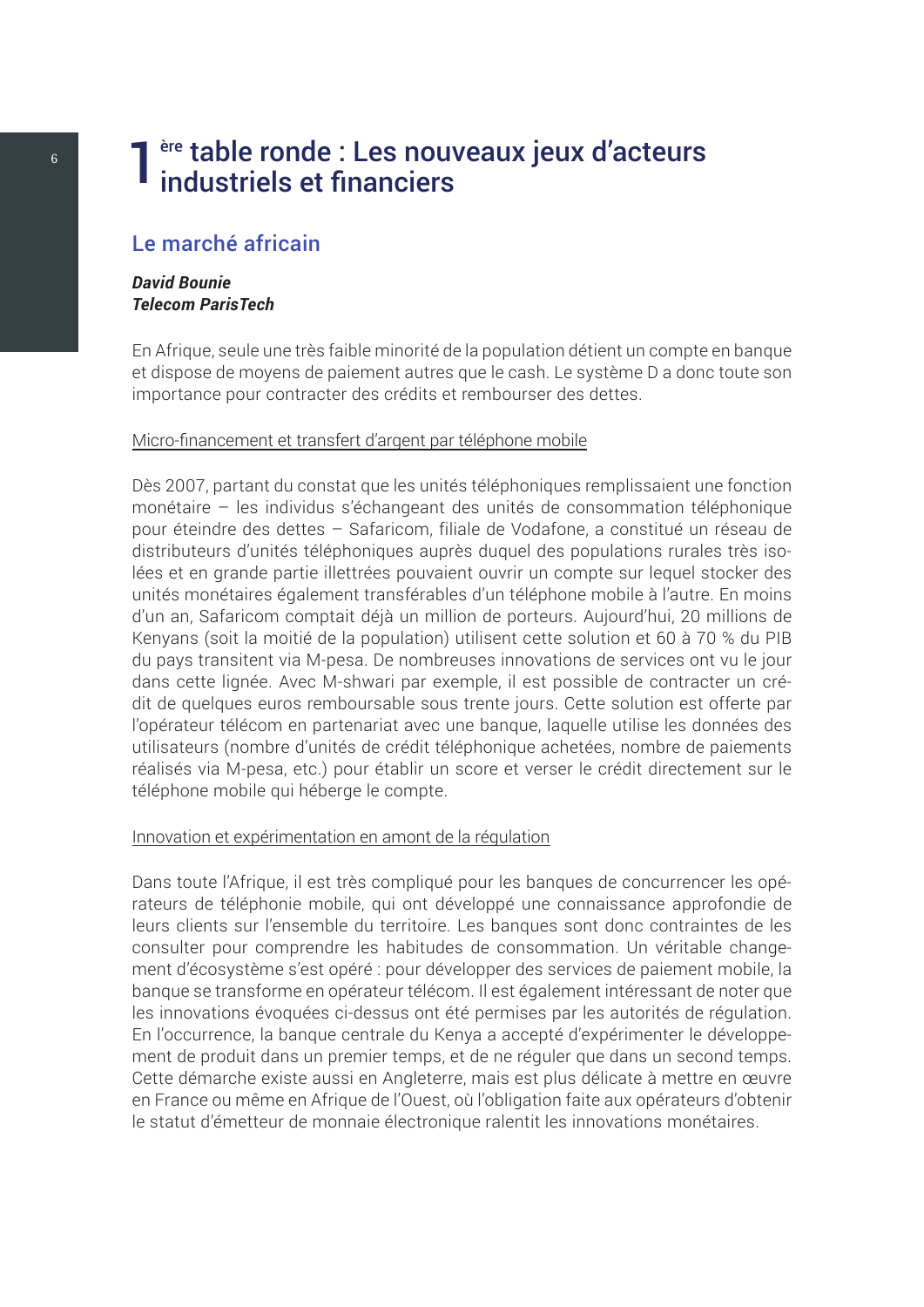#### Quelques leçons

Le partenariat entre les opérateurs télécoms et les banques est primordial pour permettre l'inclusion financière des populations et faire du développement économique. Par ailleurs, les solutions monétaires innovantes développées en Afrique modifient significativement la vue que les économistes portent sur la monnaie et sur la banque. Même si aucune théorie ne confère aux moyens de paiement un rôle fondamental pour le modèle économique de la banque, c'est en offrant des moyens de paiement innovants que celles-ci peuvent collecter des dépôts et jouer pleinement leur rôle d'intermédiaires financiers, au service du développement économique.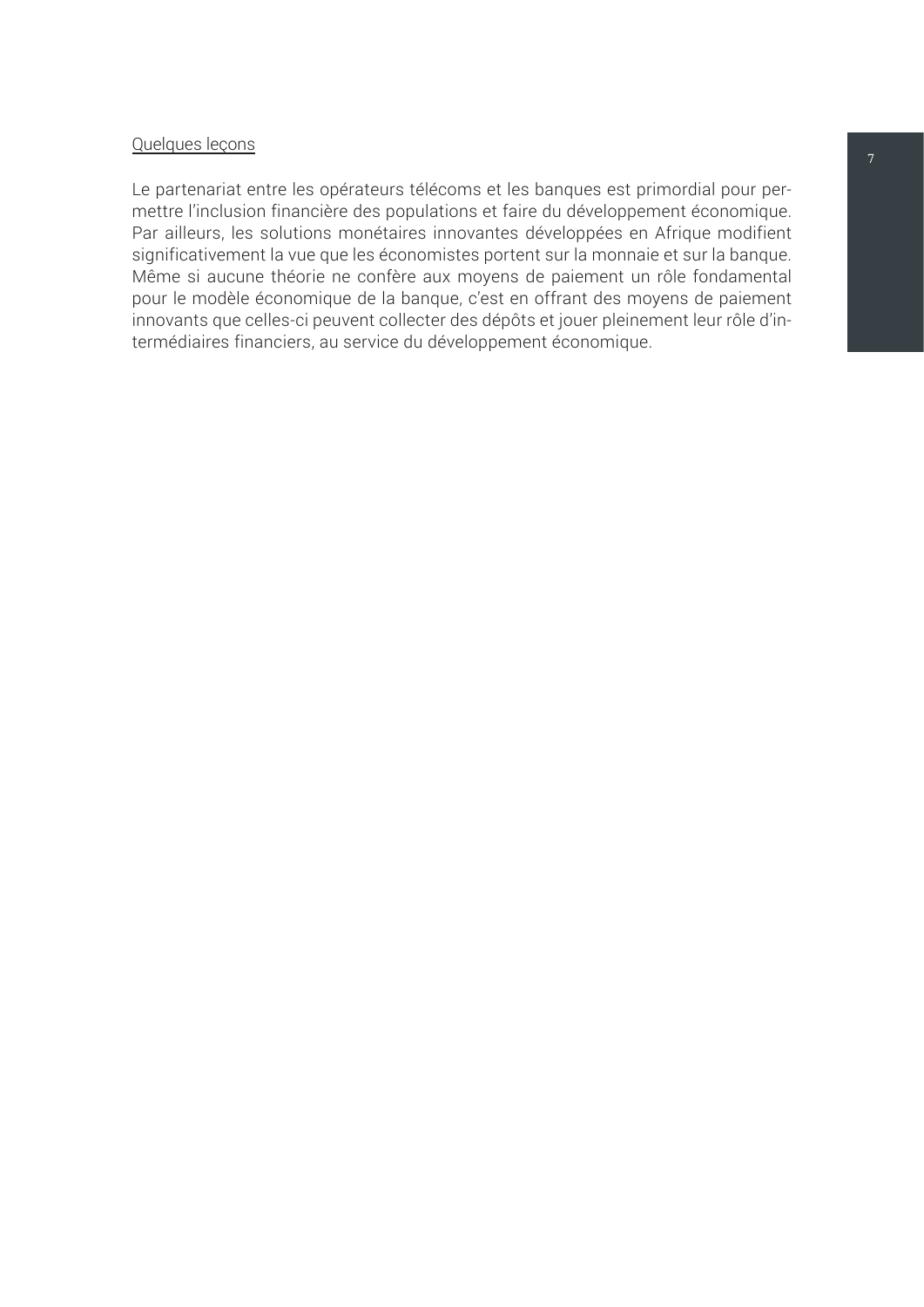## <span id="page-11-0"></span>8 Le Compte Nickel dans la stratégie d'une grande banque

#### *Hugues Le Bret BNP Paribas et Compte Nickel*

Créé en 2012, Compte Nickel a été rendu possible d'une part par la directive européenne sur les services de paiement introduisant la concurrence et créant le statut d'établissement de paiement apte à délivrer une identité bancaire, et d'autre part par l'évolution des technologies. Il recense aujourd'hui 750 000 clients et 30 000 ouvertures de comptes par mois. Le parcours client pour ouvrir un Compte Nickel dure quatre minutes. Et pour cause, ce compte n'étant ni une solution de crédit, ni une solution d'épargne, il n'est pas utile de scorer le client ou de lui soumettre le questionnaire Mifid.

#### D'une solution pour les interdits bancaires à un compte pour tous

Initialement, Compte Nickel visait à offrir une solution aux interdits bancaires. Jusqu'à cette date, les solutions du Livret A ou du droit au compte étaient compliquées, peu performantes technologiquement et ne permettaient pas d'avoir aisément accès à son argent et ses moyens de paiement. De la même façon, parce qu'elle impose aux commerçants de s'équiper et aux clients d'avoir une carte et de la recharger, la solution Moneo n'intéresse que peu de personnes.

Aujourd'hui, il apparaît que Compte Nickel intéresse également quiconque souhaite retrouver du pouvoir d'achat en n'ayant plus de frais d'incident de paiement à payer (Compte Nickel ne permettant pas d'être à découvert), ainsi que les personnes désireuses d'une solution de paiement simple et accessible en temps réel (y compris les enfants dès 12 ans). Il est aussi devenu le compte des paiements sur Internet. Grâce au suivi du solde en temps réel, le fishing est rendu très compliqué. Enfin, Compte Nickel est un modèle de bienveillance et d'accompagnement : sur un effectif de 200 personnes, une centaine est au service de la relation client.

#### Quel avenir pour les paiements ?

Le modèle bancaire coûte cher, car c'est à la fois un modèle de suivi de la conformité (15 % de l'effectif chez Compte Nickel), un modèle hautement technologique et un modèle d'accompagnement (50 % de l'effectif chez Compte Nickel ainsi que le réseau de buralistes). Or nous n'avons plus besoin de wallet ou d'e-monnaie pour payer. Il suffit d'être identifié par le teneur de compte. Ainsi, payé et être payé n'est plus un métier bancaire : c'est de la technologie et du temps réel. Le coffre-fort, c'est du serveur. Le transport sécurisé, c'est du réseau. Les écritures et les balances, ce sont les technologies de l'information et de la communication.

Il n'y a plus besoin de banque pour payer et être payé. Il y a besoin de technologie. C'est la raison pour laquelle les opérateurs de télécoms ou les solutions directes arrivent sur le marché. Il sera désormais possible de payer de gré à gré via la messagerie Messenger – comme c'est déjà le cas aux Etats-Unis depuis longtemps. Il existe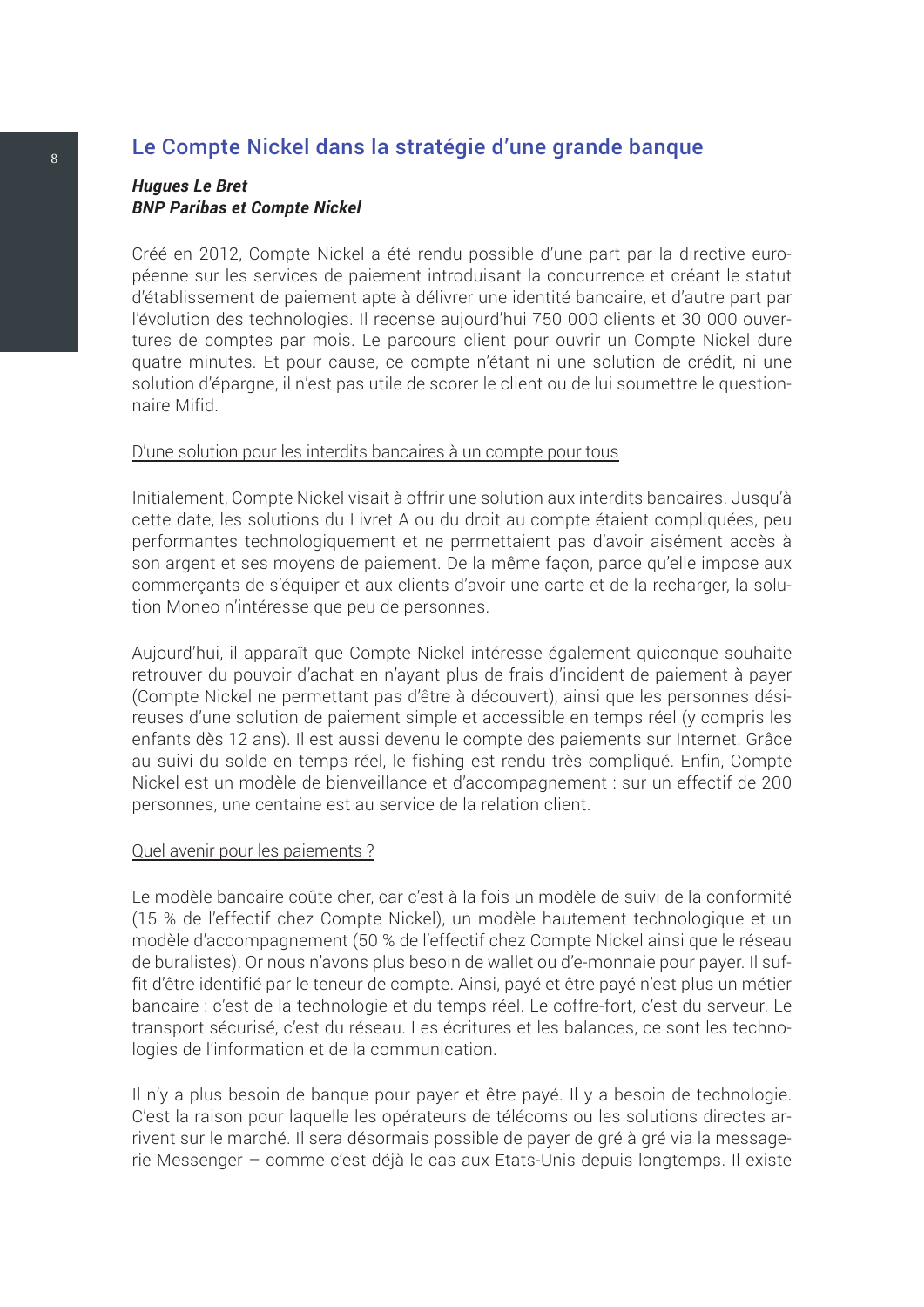aussi des plateformes de peer-to-peer pour le crédit, de même que des plateformes institutional-to-peer. Les mêmes perspectives s'ouvrent pour l'épargne.

Nous sommes à l'aune d'une révolution colossale. La manière de payer sera complètement connectée et en temps réel. Le rapport à l'argent sera de plus en plus désintermédié avec une profusion d'offres très diverses. L'industrie financière, tiers de confiance, restera certes très importante et l'expérience bancaire sera incontournable pour les solutions les plus sophistiquées. Mais de nombreuses offres ne viendront pas des banques. Dans ce contexte, au-delà du comportement des clients, les questions essentielles seront celles de la régulation, de la sécurité et de la traçabilité.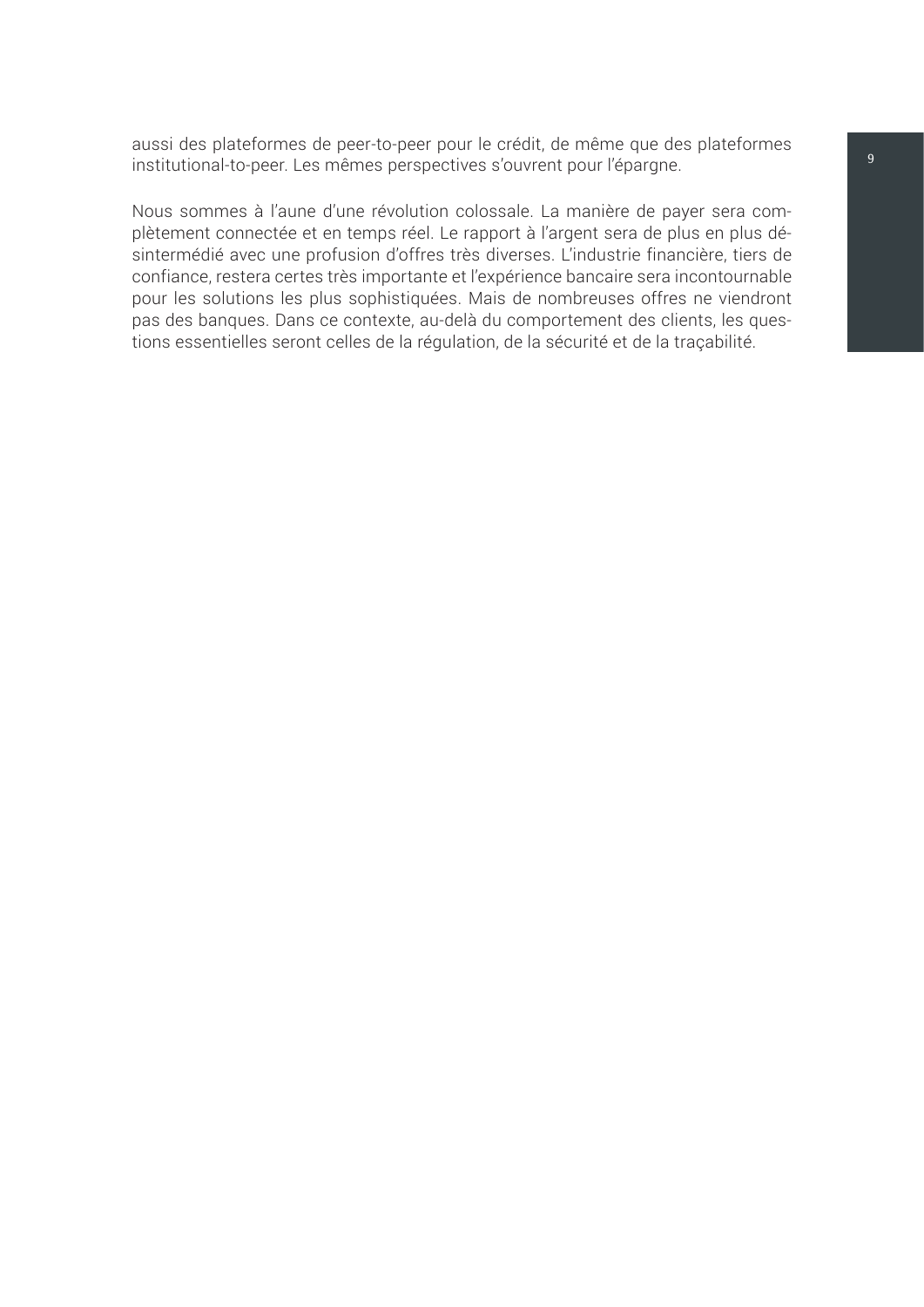### <span id="page-13-0"></span>10 L'arrivée des acteurs du numérique

#### *Cyrille Chiche Lydia*

L'argent n'est qu'un élément du quotidien parmi d'autres. Par ailleurs, ainsi qu'en témoigne l'exemple africain, l'évolution des systèmes de paiement ne repose pas sur des technologies mais sur les usages : nous avons besoin que notre argent et nos échanges d'argent soient adaptés à notre mode de vie. En l'occurrence, les mobile-native (70 % du million d'utilisateurs de Lydia) attendent de pouvoir accéder à tout, tout le temps, de partout et sous leur entier contrôle – donc depuis leur mobile.

#### Vers une société du *less cash*.

Dans un pays comme la France, le moyen de paiement considéré comme le plus évolué est la carte bancaire. C'est pourtant celui sur lequel l'on a le moins de contrôle : on ne choisit pas son code pin, si on perd sa carte il faut attendre d'en recevoir une autre, le code pin ne peut être transmis que par courrier à son domicile, etc. Les systèmes bancaires ne sont plus adaptés à nos modes de vie. Qui plus est, la matérialisation n'a plus lieu d'être. Nous irons de plus en plus vers une société du *less cash*. Les cartes elles aussi, disparaîtront. D'un point de vue technologique, nous n'en avons déjà plus besoin. Nous sommes à un point de bascule.

Les échanges d'argent seront complètement dématérialisés, ce qui change tout. Ils seront accessibles partout et en temps réel. Chacun pourra, comme lorsque le cash a été créé voilà 28 siècles dans le royaume de Lydia, sur la côte Est de la Turquie, retrouver l'instantanéité et la sécurité. C'est le cas de l'application de paiement mobile Lydia, qui permet de faire passer de l'argent d'une personne à l'autre (particulier ou professionnel) de manière fluide et sécurisée.

#### Que sera l'argent de demain ?

Donner un montant en cash (monnaie ou chèque) n'impose pas de connaître l'identité bancaire de celui qui le reçoit. En revanche, donner le même montant par virement n'est possible qu'à condition de renseigner l'Iban du destinataire. Aujourd'hui, il s'agit de retrouver la fluidité et la simplicité. L'argent de demain ne passera pas nécessairement par les banques, à moins que la réglementation ne l'impose ou que la banque se mette en ordre de marche pour délivrer des services qui suivent voire permettent l'évolution des modes de vie. Une brèche a été ouverte et ce n'est que le début. Ce mouvement – mondial – ne s'arrêtera pas. *Get ready for the next round !*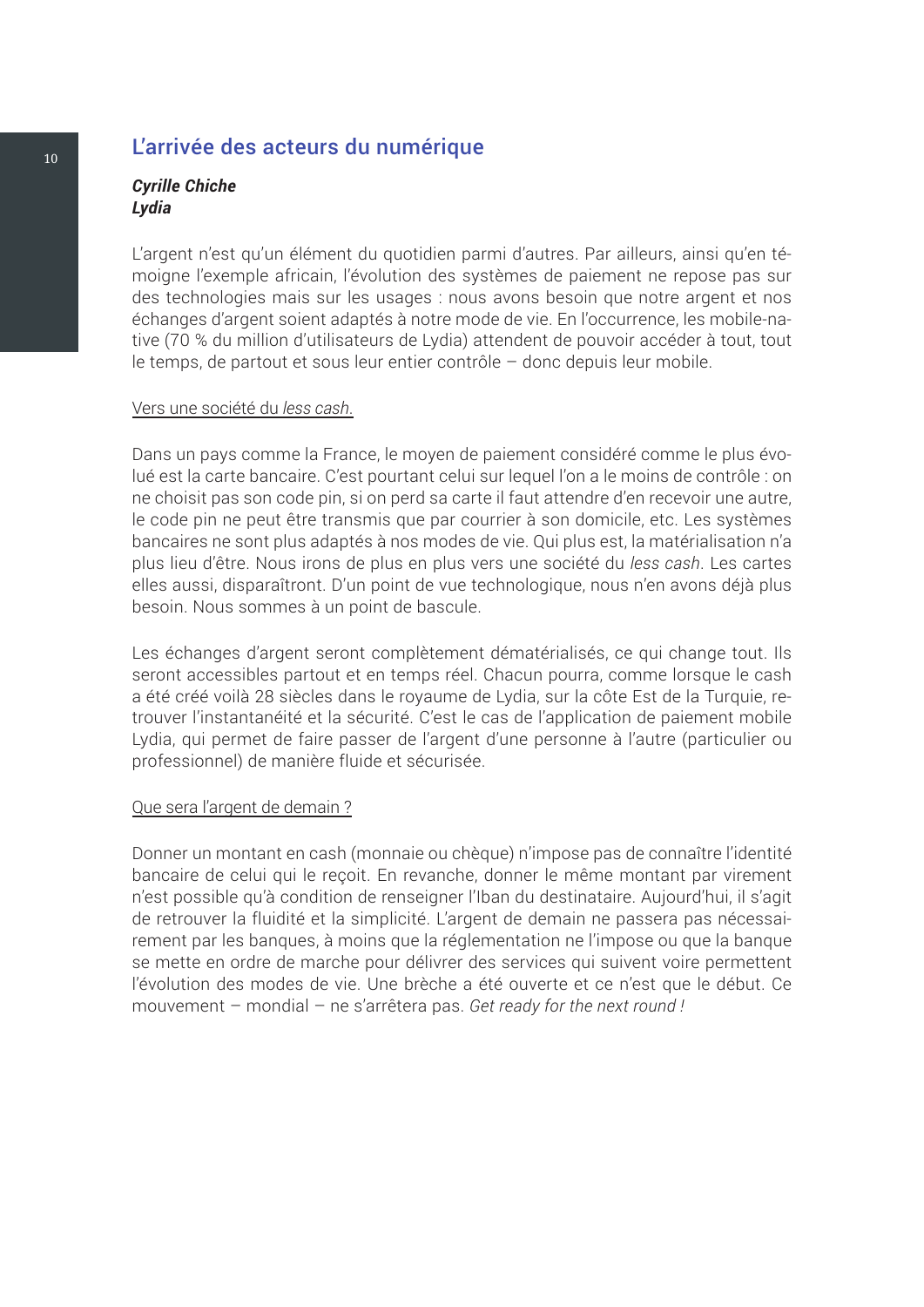### <span id="page-14-0"></span>le paiement par téléphone de la commune de la commune de la commune de la commune de la commune de la commune

#### *Jean-Bernard Mateu Orange Bank*

La capacité à diffuser et collecter l'information en temps réel est au centre de tout ; l'usage est au centre de tout ; le numéro de téléphone est un identifiant unique : partant de ces constats et pour s'occuper de l'ensemble des besoins et de la vie numérique de ses clients, Orange investit dans des services, y compris aujourd'hui les services bancaires. Ce faisant, Orange a fait le chemin inverse des grands établissements bancaires – qui ont d'abord implanté un réseau –, en partant de sa maîtrise des technologies et en tenant compte des usages. Plus qu'une diversification, il s'agit du prolongement d'un savoir-faire.

Orange a choisi d'aller vers un modèle de banque généraliste. Ses atouts viennent de sa réputation, du nombre de ses clients et de sa puissance financière (qui rassure autant les clients que le régulateur). En outre, être capable de vendre à la fois de la banque et des télécommunications favorise les synergies, donc la valorisation du client et sa fidélité.

Orange Bank a été lancée il y a quelques jours, avec une promesse de base : l'agilité. Elle a pour ambition de créer de nouveaux produits, y compris des nouveaux moyens de paiement. Dans ce modèle, le cash est très secondaire : il n'est pas question d'avoir des guichets, ni de proposer le dépôt ou le retrait d'argent dans les boutiques Orange. Pour autant, le *mass-market* utilise encore largement le chèque ! Un accompagnement vers les nouveaux usages s'avère indispensable chez les clients et chez les commerçants.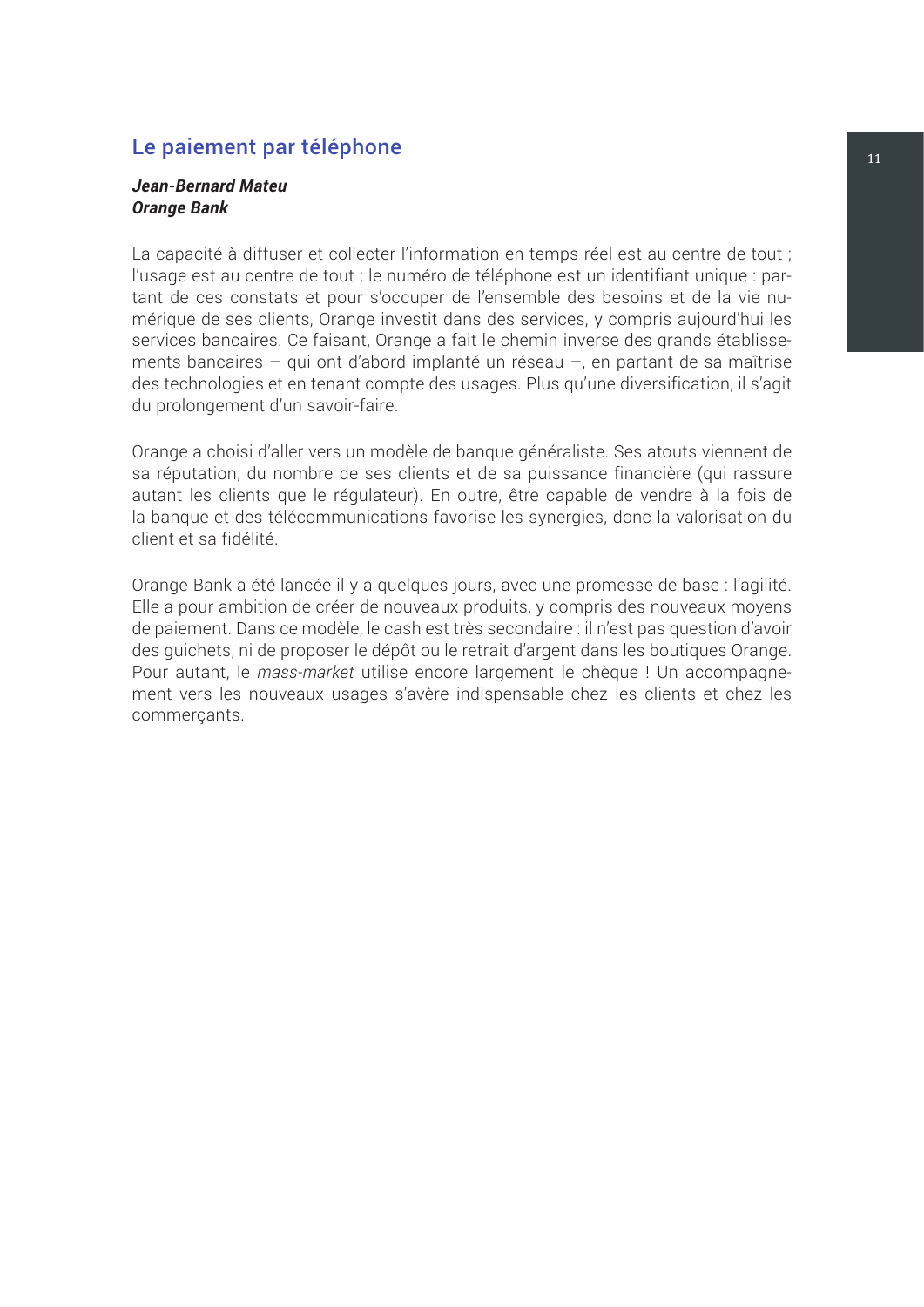## <span id="page-15-0"></span> $\overline{12}$  Echanges avec la salle

#### *Hervé Alexandre*

A quel moment les personnes qui ont le choix considèrent-elles l'alternative digitale comme leur compte principal ?

#### *Cyrille Chiche*

La notion de banque principale ne veut plus dire grand-chose. Parle-t-on de la banque dans laquelle est viré le salaire ? De celle qui propose le meilleur crédit ? Avec l'éclatement du quotidien financier, permis par le digital, nous basculons d'un monde « à la papa » dans lequel les parents ouvraient un compte à leur enfant dans une banque dans laquelle ceux-ci resteraient très longtemps à un monde massivement multi-bancarisé voire para-bancarisé. Cette situation existe déjà aux Etats-Unis ou en Angleterre, et commence à s'observer en France en partie grâce au travail d'acquisition des banquiers : les étudiants se voyant offrir telle ou telle somme pour ouvrir un compte, ils en ouvrent dans plusieurs banques.

#### *Jean-Bernard Mateu*

La notion de banque principale devient de plus en plus diffuse, en effet. Avec la déstructuration de l'offre bancaire, la question est davantage celle du métier de la banque. Le gestionnaire de compte courant devient un fournisseur de services. Dans ce contexte, le dernier rempart de la banque est peut-être la gestion de son bilan (transformation financière, gestion de risque, garantie de l'épargne). Le régulateur l'a d'ailleurs bien compris, en renforçant les mécanismes de régulation et les exigences de fonds propres face aux différents risques.

#### *Hugues Le Bret*

Le compte principal est celui que l'on utilise le plus ! Celui sur lequel on perçoit son salaire et celui depuis lequel on effectue le plus de paiements et de retraits.

La France compte 100 millions de cartes et un peu moins de 80 millions de comptes bancaires. Les nouveaux entrants arrivés à la fin des années 1990 (Boursorama, Banque directe devenue Axa Banque, etc.) et les néo-banques (Compte Nickel, C-Zam, Orange, etc.) détiennent moins de 5 % du marché et cette part devrait passer à 20 % d'ici cinq à dix ans. Pour autant, les banques ne disparaîtront pas compte tenu des coûts liés à la fois à la conformité et aux développements. Compte Nickel pensait être rentable à partir de 100 ou 150 000 clients, mais ne l'a été qu'à partir de 650 000 clients. Il faut savoir à la fois suivre l'ensemble des opérations, être un tiers de confiance et garantir une sécurité informatique. C'est l'une des raisons pour lesquelles Apple, Google ou Facebook n'iront sans doute pas sur ce marché.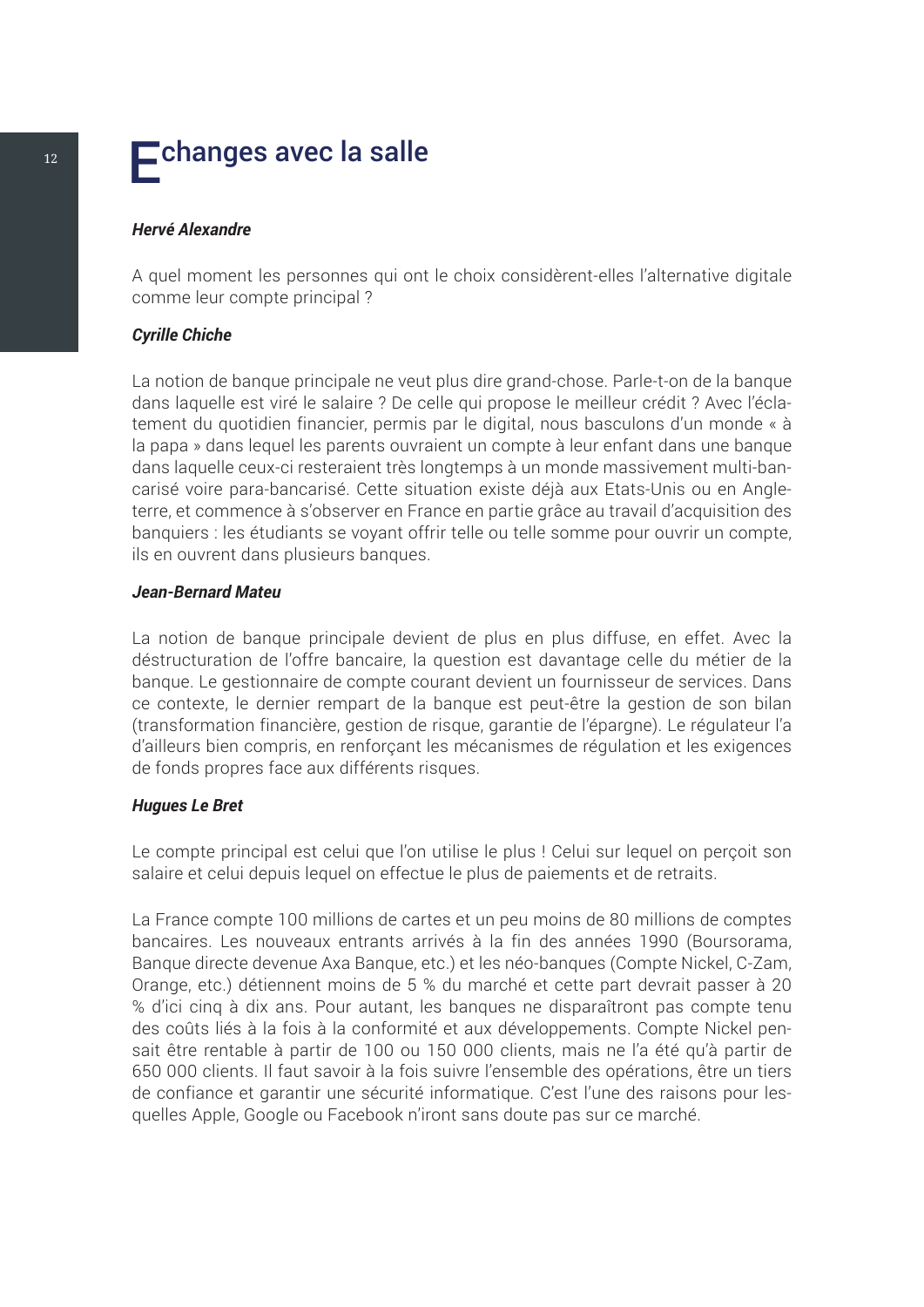Certes, les banques traditionnelles sont des « dinosaures », mais elles disposent de moyens, elles rachètent de nouveaux entrants performants et elles savent s'adapter aux usages en transformant leur modèle. Je considère donc qu'il y a toujours un compte principal à côté de comptes spécifiques, et que les acteurs traditionnels qui ont la courbe d'expérience, la compétence, la connaissance client et la celle de la régulation conserveront 80 % du marché.

#### *David Bounie*

« La banque n'est pas nécessaire, mais le métier bancaire restera », pour citer Bill Gates. Et pour cause, la fonction de paiement permet de fournir de nombreuses informations utiles à d'autres actions. Collecter des dépôts, par exemple, c'est aussi vendre des produits d'épargne et de l'intermédiation bancaire.

#### Les frais fixes d'une banque sont élevés. Avec la multiplication du nombre de comptes et des moyens de paiement, ne risque-t-on pas implicitement d'augmenter la facture pour l'usager ?

#### *Hugues Le Bret*

La facture a plutôt tendance à baisser, grâce à la concurrence et aux gains de productivité permis par les technologies. De nombreuses offres proposent d'ailleurs la gratuité de la tenue de compte.

#### *Jean-Bernard Mateu*

Les nouveaux entrants sont plus à même de proposer des tarifications attractives car ils n'ont pas de stock de clients existants. Il s'agit, par ailleurs, de rendre les clients de plus en plus autonomes. A cet égard, le smartphone est un outil indispensable. C'est l'une des raisons pour laquelle Orange Bank a investi dans l'intelligence artificielle, et mis en place un « conseiller virtuel ».

#### *Cyrille Chiche*

Je considère, au contraire, que la facture risque *in fine* d'augmenter. Tout ce qui est vendu comme « gratuit » coûte (acquisition, marketing). Quand le marché sera mature et que nous détiendrons tous plusieurs comptes, cela recommencera à coûter – et cela coûtera même plus.

## Le cash convient davantage pour des petits paiements. Le moyen de paiement par smartphone sera-t-il suffisamment sûr pour des paie- ments conséquents (l'achat d'une voiture, par exemple) ?

#### *Cyrille Chiche*

Le véritable sujet est celui de la confiance. Vous avez confiance lorsque vous faites un virement à partir de votre ordinateur. Or l'interface d'un ordinateur n'est pas plus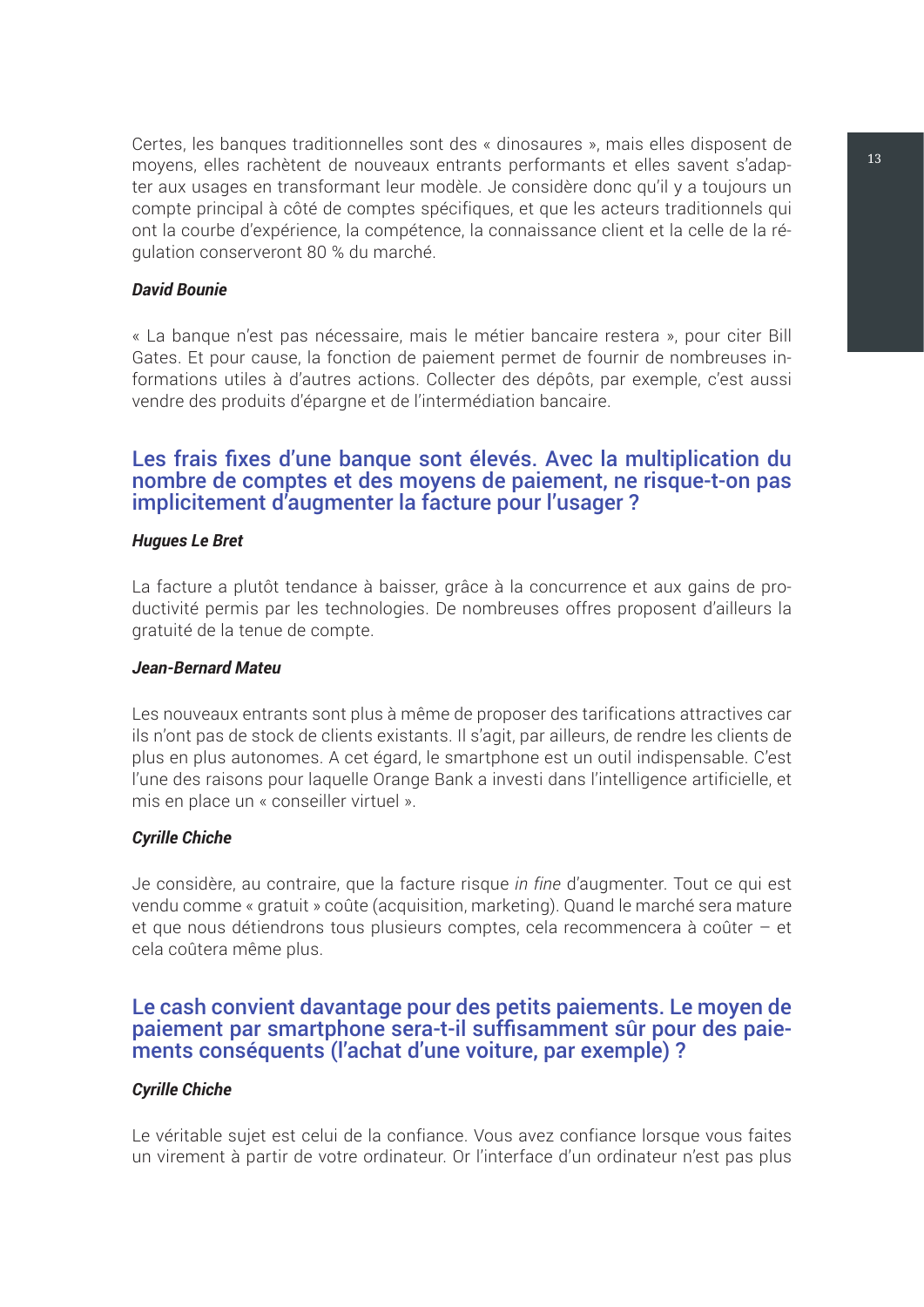sécurisée que celle d'un téléphone mobile.

#### *Hugues Le Bret*

La notion de tiers de confiance est primordiale. En l'occurrence, la confiance n'est pas liée à la taille de l'institution, mais à la régulation.

#### Les transactions bancaires peuvent être suivies en temps réel, avec Internet. Ce suivi peut-il servir de support pour accorder des prêts, notamment aux populations les plus défavorisées ?

#### *Hugues Le Bret*

Au Mexique, la solution Kiwi permet aux petits commerçants d'équiper leur smartphone d'un boîtier pour les paiements par carte. En fonction du volume de transactions enregistrées, un score de crédit est établi et un crédit immédiat peut être mis en place. Ce modèle peut être dupliqué à l'infini dès lors que l'on dispose de data, dans la limite de ce qu'autorise la Cnil. En France, le traitement des data bancaires est très encadré. Quoi qu'il en soit, le corolaire du tout-électronique est le tout-tracé, lequel est source de connaissances très détaillées et procure de réelles capacités prédictives.

#### *Jean-Bernard Mateu*

A l'étranger, certains opérateurs télécom proposent du crédit et bloquent la ligne téléphonique lorsque le crédit n'est pas remboursé. Ils ont la connaissance des clients et la capacité de faire du recouvrement. Ce n'est clairement pas ce que nous avons l'intention de faire.

#### *David Bounie*

En Europe, les banques ne peuvent pas utiliser des données personnelles à d'autres fins que celles pour lesquelles elles les ont acquises. Ce n'est pas le cas aux Etats-Unis, où un partenariat permet à American Express d'échanger des données agrégées avec Google pour faire de la publicité ciblée pour des pizzas, par exemple. En Afrique, l'exploitation des données de paiement est devenue le cœur de métier des opérateurs pour ajuster les micro-crédits. Le paiement électronique sert essentiellement à cela.

#### Certains outils existaient déjà depuis une vingtaine d'années. Où en est la prospective sur les usages ?

#### *Jean-Bernard Mateu*

L'iPhone n'a que dix ans, et c'est lui qui a permis le changement des usages. Aujourd'hui, les smartphones supplantent largement Internet pour les opérations bancaires. Par ailleurs, s'il est vrai que le concept d'intelligence artificielle existe depuis plusieurs années, nous n'avions pas les capacités actuelles de calcul, de stockage et de traitement des données. Dans ce contexte, la prospective peut difficilement porter au-delà de quelques années.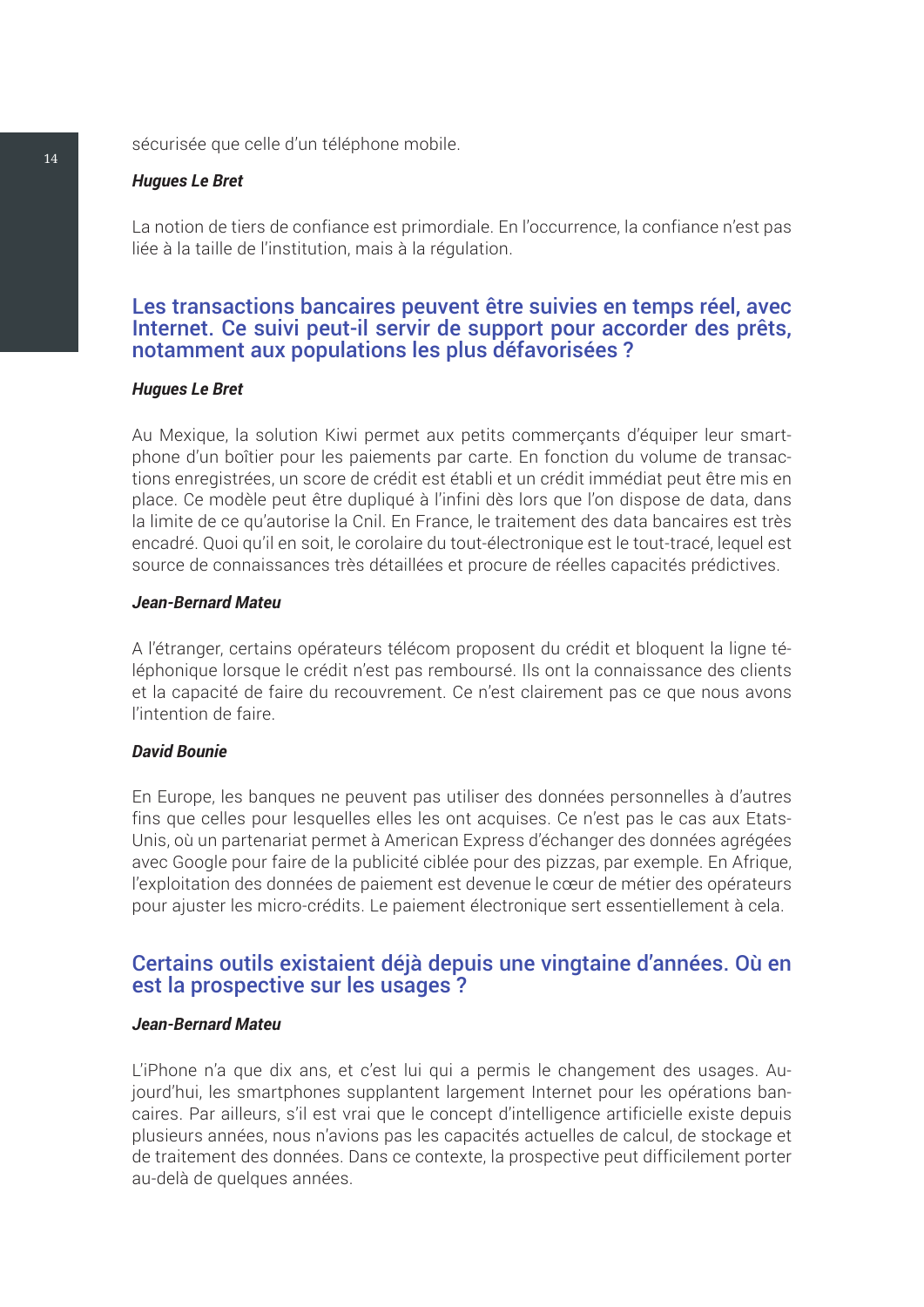## <span id="page-18-0"></span>2<sup>ème</sup> table ronde : Les nouveaux enjeux de la **15 de 19 de 19 de 19 de 19 de 19 de 19 de 19 de 19 de 19 de 19 de 19 de 19 de 19 de 19 de 19 de 19 de 19 de 19 de 19 de 19 de 19 de 19 de 19 de 19 de 19 de 19 de 19 de 19 de**

#### Les particularités du billet de banque par rapport à la monnaie digitale

#### *Gilles Vaysset Banque de France*

Le billet de banque est hautement technologique. Et, bien qu'en perte de vitesse par rapport à d'autres moyens de paiement, son usage reste très dynamique dans la plupart des géographies du monde. Depuis la création de l'euro fiduciaire en 2002, la demande de billets en euro dans la zone euro augmente d'environ 7 % par an en moyenne. Une récente étude de la Banque centrale européenne sur les comportements de paiement aux points de vente montre que dans la zone euro, près de 80 % des paiements en magasin se font en cash et représentent à peu près 54 % de la valeur des transactions. La France fait figure d'exception, avec 65 % des paiements en magasin en cash pour 28 % de la valeur des transactions.

Les monnaies digitales sont promises à un développement rapide, mais elles devront dépasser des limites pour s'inscrire durablement dans le paysage.

Les avantages attendus de la digitalisation des monnaies sont évidents : risque de perte ou de vol limité ; facilité, rapidité et économie dans les coûts de transfert d'argent ; anonymat et forme de respect de la vie privée (même si toute opération électronique est traçable). L'attrait pour la nouveauté des systèmes décentralisés est d'ailleurs réel. Certes, les monnaies digitales ne représentent qu'une part infime des transactions, puisque les paiements réalisés en espèces dans la zone euro représentent 124 milliards d'actes pour une valeur de 1,530 milliard d'euros par an, contre 100 millions de transactions en bitcoin dans le monde entier. Mais ce n'est qu'un début.

Plusieurs limites méritent toutefois d'être dépassées. Tout d'abord, la monnaie n'est pas qu'une unité de transaction. Elle exerce aussi une fonction d'unité de réserve. Or les monnaies digitales sont très fluctuantes, et ne proposent aucune garantie de sortie du circuit. Environ un tiers des euros émis sont détenus en réserve, à des fins de précaution. Cela représente une valeur de 1,137 milliard d'euros. Un autre tiers circule hors zone euro, tant comme encaisse de précaution que pour des transactions. En comparaison, les bitcoins émis à l'échelle mondiale ne représentent environ que 60 milliards d'euros. Ensuite, une monnaie digitale disposerait de tous ses attributs si elle était émise par une banque centrale, qui en assurerait la liquidité, avec un risque de défaut nul. En l'occurrence, institutions souvent considérées comme austères, les banques centrales peuvent s'avérer extrêmement novatrices ainsi qu'en témoigne l'exemple suédois. Le projet d'e-krona est à prendre très au sérieux même s'il pose encore de nombreuses questions techniques et juridiques.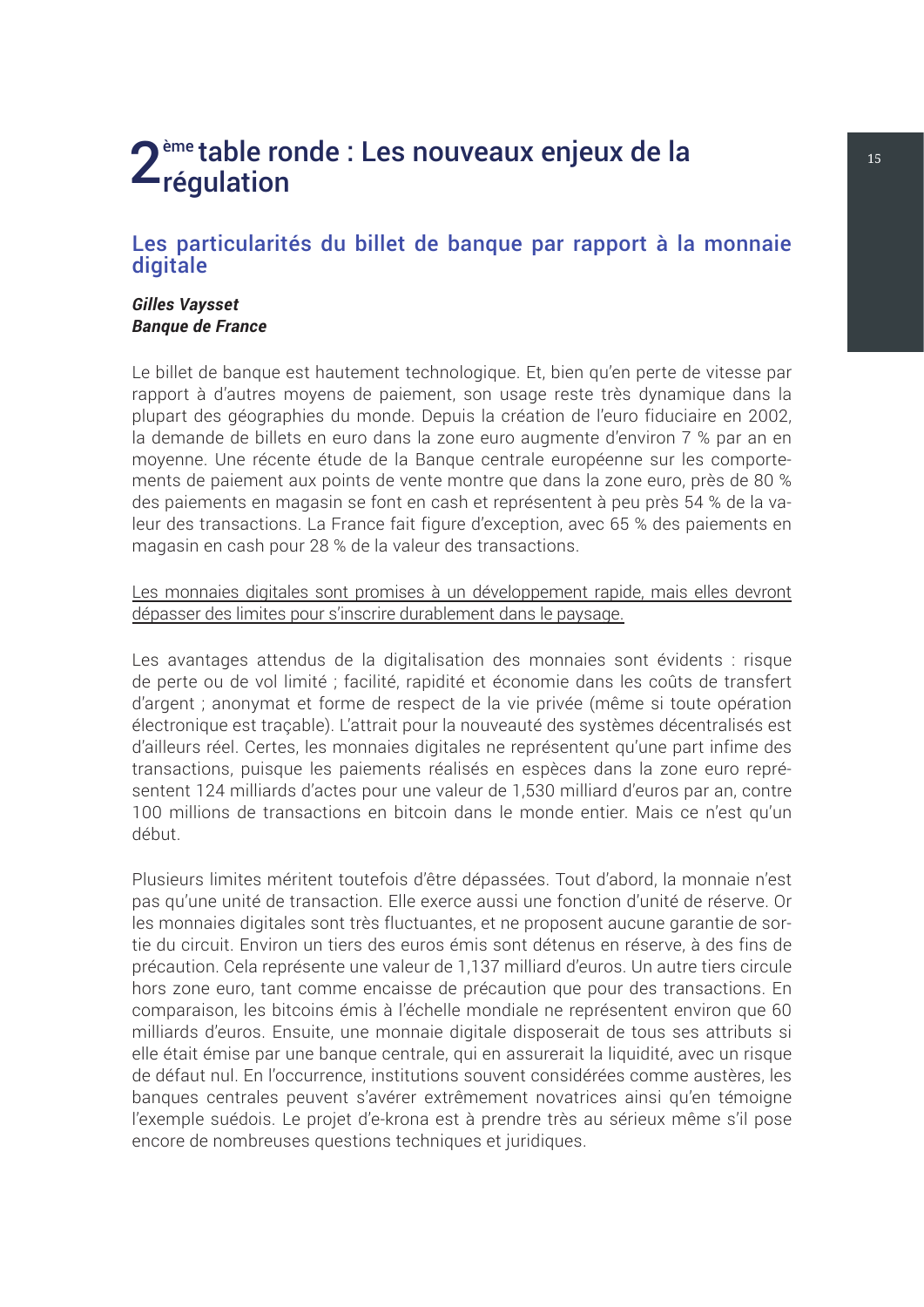#### Les billets de banque présentent des spécificités dont les avantages ressortiront à moyen ou long terme.

L'aspect d'unité de valeur (encaisse de précaution) est très important. En cas de crise politique ou économique, les individus sortent du système de la monnaie scripturale en retirant du cash. Et, le plus souvent, ce cash ne revient jamais dans les banques. Les aspects de robustesse et de résilience du billet sont très importants eux aussi, celui-ci étant indépendant des infrastructures techniques, électroniques ou de télécommunications. Sans compter qu'il permet à certains publics (personnes âgées, enfants, populations fragiles et précarisées) de se dispenser de la panoplie des services bancaires et tend à encourager la discipline budgétaire au quotidien. Un dernier atout, que l'on redécouvrira peut-être, mérite d'être souligné : l'anonymat, qui préserve de l'exploitation des données personnelles à des fins commerciales – d'autant que la donnée sera le pétrole de demain.

#### Les enjeux de gouvernance et de régulation sont réels.

Il importe que les initiatives privées rejoignent un univers de régulation minimale (obligations de déclaration à Tracfin, suivi de la conformité). Un autre enjeu est celui de l'exploitation à des fins commerciales des données personnelles contenues dans les échanges digitaux. Enfin, il s'agit de savoir quelle autorité doit assurer le rôle de garant de bonne fin de toutes ces opérations, c'est-à-dire de prêteur en dernier ressort.

Ce qui justifie l'existence des banques partout dans le monde, c'est uniquement la protection des dépôts de la clientèle. En France, aucune autre activité que la banque ne requiert d'autorisation préalable par la puissance publique. Les banques sont certes très concurrencées sur les moyens de paiement et le crédit, mais elles sont encore les seules à assurer la protection des dépôts du public. Le besoin de prospective est réel, en la matière.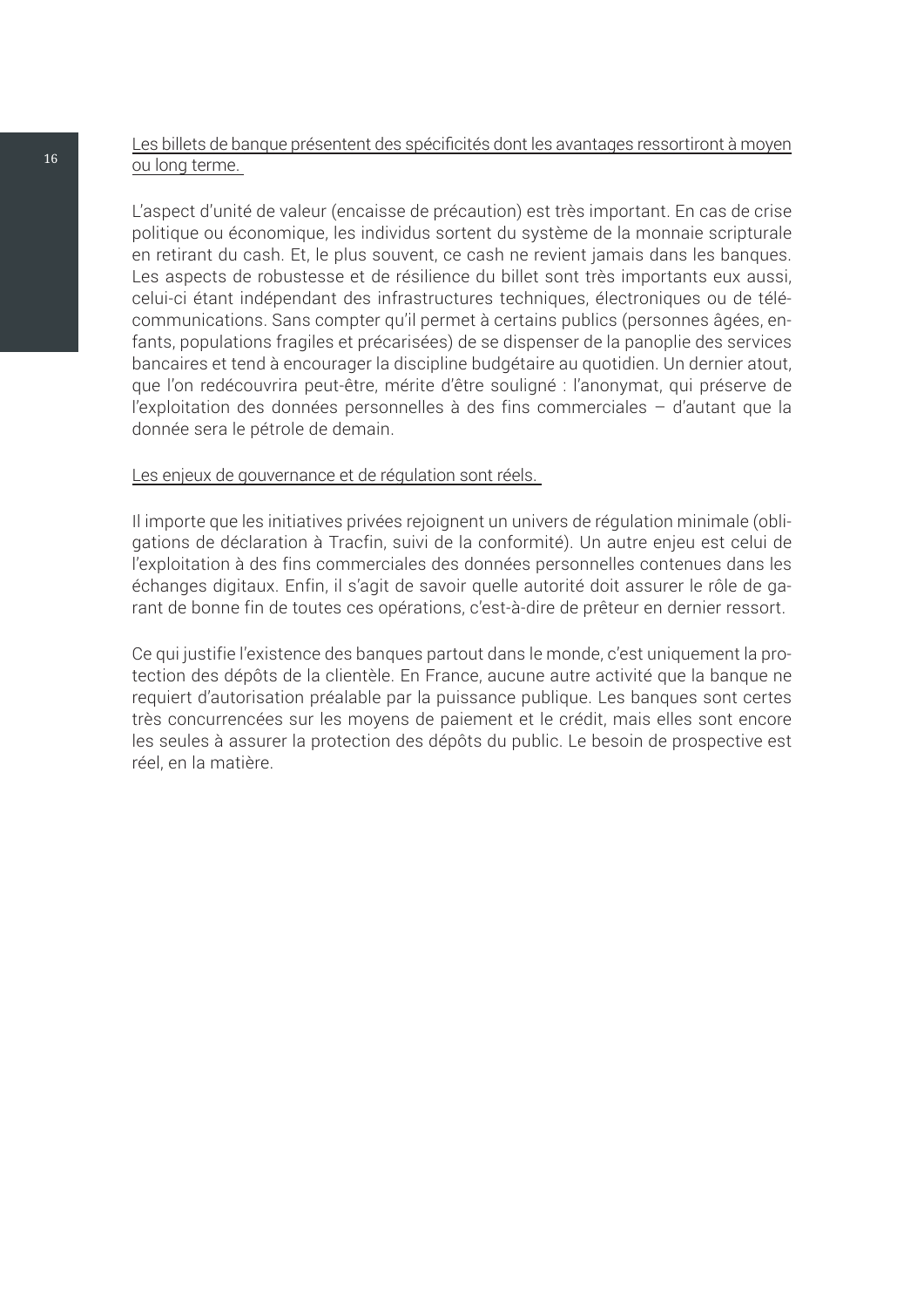#### <span id="page-20-0"></span>Révolution technologique dans les services financiers et nouveaux les traites risques LCB/FT

#### *Bruno Dalles Tracfin*

D'aucuns présentent la fin du cash comme l'aboutissement de politiques publiques, auxquelles Tracfin a contribué, visant à réduire les paiements en espèces. Pourtant, l'usage du billet de banque se porte bien. Il est perçu comme un outil de liberté inaliénable. Dans les activités criminelles et les circuits de blanchiment, le cash reste omniprésent. La fin du cash serait donc davantage une interrogation qu'une affirmation.

Le lien entre le cash et les activités illégales est évident, qu'il s'agisse de criminalité organisée (trafic de stupéfiants, prostitution, trafic d'armes), d'économie souterraine, de fraude fiscale et sociale ou de financement du terrorisme. Les opérations en cash doivent attirer l'attention car l'argent liquide reste un critère d'alerte pour les opérations anormales.

De ce fait, les opérations en cash induisent une grande partie des déclarations de soupçon que Tracfin reçoit des professionnels assujettis au dispositif LCB/FT<sup>1</sup> (65 000 déclarations reçues au total en 2016, plus de 70 000 en 2017). Pour mieux appréhender les opérations en cash, la France a également mis en place le dispositif des COSI (communications systématiques d'informations) : les opérations de transferts d'espèces, et de retraits ou dépôts d'espèces sur un compte, au-dessus d'un certain seuil, doivent être automatiquement communiquées à Tracfin, même sans soupçon<sup>2</sup>. Cela représente une masse de données qui ne peut être exploitée qu'avec des outils de Big Data. En outre, la France a fixé deux seuils d'interdiction de paiement en liquide (1 000 euros pour les résidents et 15 000 euros pour les non-résidents, avec l'obligation de mise en place pour les commerçants d'une vigilance anti-blanchiment à partir de 10 000 euros).

Parallèlement à l'usage intensif du cash, de nouveaux opérateurs et de nouveaux produits apparaissent dans les services électroniques de paiement et de transfert de fonds. Ils posent la question de l'adaptation de la régulation et imposent de développer une culture de la conformité.

Tracfin avait d'emblée perçu les risques. En matière de monnaie électronique, le slogan d'un émetteur de cartes prépayées anonymes était : « pour toutes vos opérations en toute discrétion », ce qui constitue quasiment un indice extérieur de blanchiment. Le danger a été tragiquement mis en lumière par les attentats du 13 novembre 2015, leurs auteurs ayant utilisé des cartes prépayées anonymes pour régler leurs chambres d'hôtel. De nouveaux produits risqués continuent d'émerger, comme les services de transfert d'espèces par téléphone mobile.

*<sup>1</sup> Dispositif LCB/FT : dispositif de Lutte Contre le Blanchiment de capitaux et le Financement du Terrorisme (Cf code monétaire et financier, Livre V, Titre VI, Chapitre I).*

*<sup>2</sup> Les COSI 1 concernent les opérations de transfert d'espèces supérieures à 1 000 €, ou supérieures à 2 000 € cumulés par mois sur un client. Elles ont produit 2,5 millions d'informations en 2016. Les COSI2 concernent les opérations de retrait ou dépôt d'espèces sur un compte bancaire de plus de 10 000 euros cumulés par mois et par client. Elles ont engendré 55 millions informations.*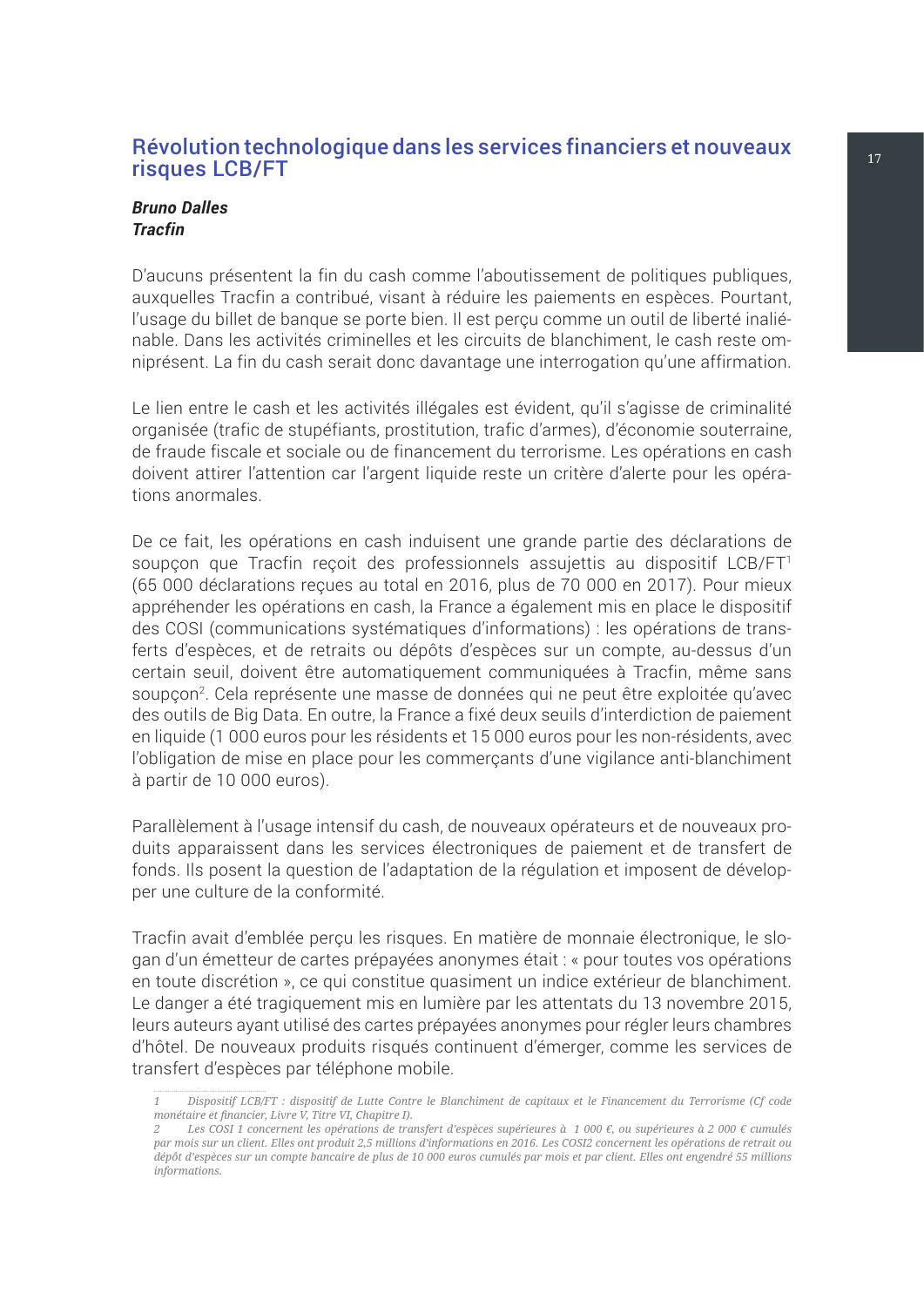Quant aux monnaies virtuelles, la douane française en recense 850. Le lien entre bitcoin et trafic de stupéfiants a été officiellement établi (et ne tardera pas à l'être avec le terrorisme). Cependant, le bitcoin se banalise et devient « has been ». Il se crée de nouvelles monnaies tous les jours, avec des risques avérés de volatilité, d'instabilité et de manipulation.

Il est indispensable de réduire l'anonymat et d'améliorer la traçabilité des nouveaux moyens de paiement. L'année 2016 a permis de renforcer l'encadrement réglementaire des cartes prépayées. La transposition en droit français de la quatrième directive européenne anti-blanchiment, en décembre 2016, a permis d'assujettir les plateformes de financement participatif et les sites de cagnotte en ligne aux obligations anti-blanchiment, ainsi que les opérateurs de monnaie virtuelle. Cela impose de travailler avec les différents prestataires de services de paiement, car la situation n'est pas encore satisfaisante.

Ces nouveaux acteurs ne connaissent pas toujours leurs clients. Même si leur discours vis-à-vis de la conformité a évolué, ils ne sont pas encore passés du discours à la réalité, faite d'alertes, d'outils informatiques, d'analyse et de déclarations de soupçon. Celles-ci proviennent encore à 85 % du secteur financier traditionnel, qui est mobilisé de longue date. En revanche, les nouveaux acteurs ne participent pas encore de manière efficiente à la lutte contre le blanchiment et le financement du terrorisme, alors qu'ils sont des proies de choix, qu'ils risquent leur réputation, leur agrément et leur sécurité.

*In fine*, ces nouveaux services de paiement sont très souvent reliés à des transactions en cash, à l'entrée ou à la sortie de la chaîne. Le lien avec le cash et les risques qu'il comporte est toujours présent. Finalement, plutôt que « vers la fin du cash ! » ou « vers la fin du cash ? », il faudrait écrire « vers la fin du cash… ».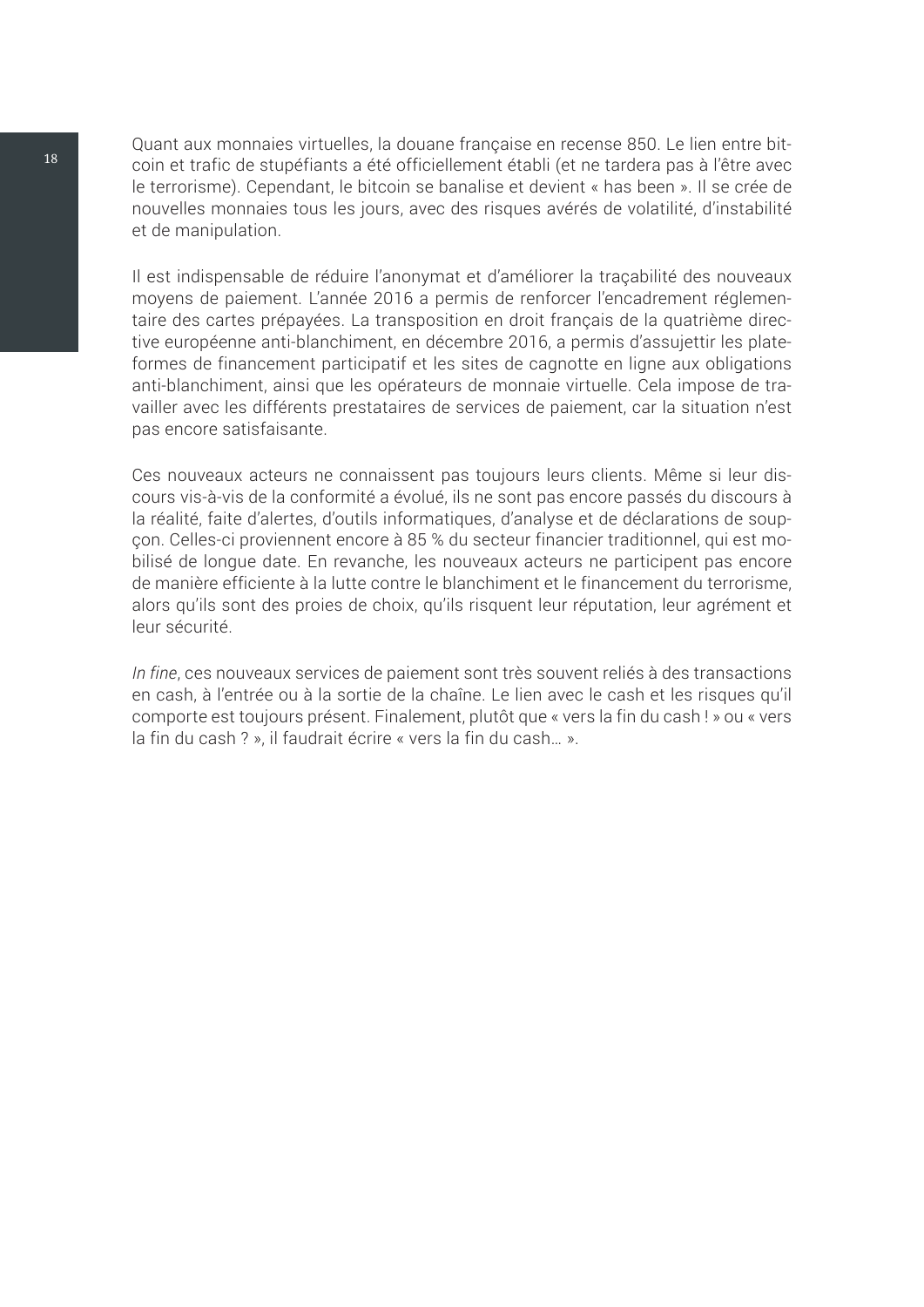## <span id="page-22-0"></span>Publics fragiles et accessibilité bancaire de la contraste de la proposition de la proposition de la propositio

#### *Didier Brune Banque Postale*

La Banque postale est à la fois un très vieil établissement financier et la plus jeune des banques françaises. Sixième plus grande banque française (quatrième pour les particuliers), elle dispose d'une part de marché de 10 % sur les dépôts et de 7 % sur les crédits. Elle se trouve confrontée aux mêmes problématiques que toutes les autres banques. Ainsi, ses 12 millions de clients se rendent de moins en moins dans les agences que sont les bureaux de poste et font de plus en plus leurs opérations à distance depuis leur smartphone. Mais, du fait de sa mission d'accessibilité bancaire et de l'obligation d'ouvrir un Livret A (compte sans moyens de paiement associé) à tout Français qui le souhaite, elle est la seule banque à avoir conservé une caisse et du cash à tous ses guichets. Cette caractéristique lui permet d'observer qu'une part de la population française continue à vivre quasi-exclusivement avec du cash, et du cash guichet.

#### Le risque d'exclusion par les usages

Pour la plupart d'entre nous, la suppression du cash se traduirait par un changement d'habitudes. Mais deux millions de Français ne pourraient plus vivre. La question n'est donc pas tant celle de l'exclusion par le revenu (aujourd'hui, quiconque peut avoir un compte bancaire) que celle de l'exclusion par les usages. Pour certaines personnes en effet, utiliser une carte bancaire dans un distributeur automatique de billets est compliqué. Ainsi, la Banque postale enregistre 50 millions d'opérations de retrait à ses guichets, contre 8 M en moyenne pour les autres banques (et, pour l'essentiel, dans le cadre d'opérations avec des commerçants).

Les deux millions de personnes très utilisatrices de cash au guichet résident à 80 % dans les périphéries urbaines sensibles qui cumulent les exclusions sociales de diverses sortes. Bien souvent, cette économie du cash est liée à l'analphabétisme. Le cash est aussi le meilleur moyen de contrôler ses dépenses à l'euro près. Les motifs d'utilisation du cash sont multiples et il est difficile de les connaître vraiment.

#### L'enjeu de l'inclusion numérique

Il ressort de l'enquête conduite en Seine-Saint-Denis par la Banque Postale et Emmaüs Connect que 70 % des personnes qui effectuent des opérations en cash au guichet sont à des niveaux « fort » ou « très fort » d'exclusion numérique. Et pour cause, les activités résiduelles au guichet – dont le volume ne diminue pas, contrairement au trafic aux distributeurs automatiques de billets – ne sont pas uniquement le fait de personnes âgées et ne sont, de ce fait, pas appelées à s'éteindre progressivement. Certains jeunes, parfaitement capables d'utiliser leur téléphone mobile pour téléphoner ou jouer à des jeux vidéo, sont totalement incapables de dérouler une procédure – même simple – en ligne.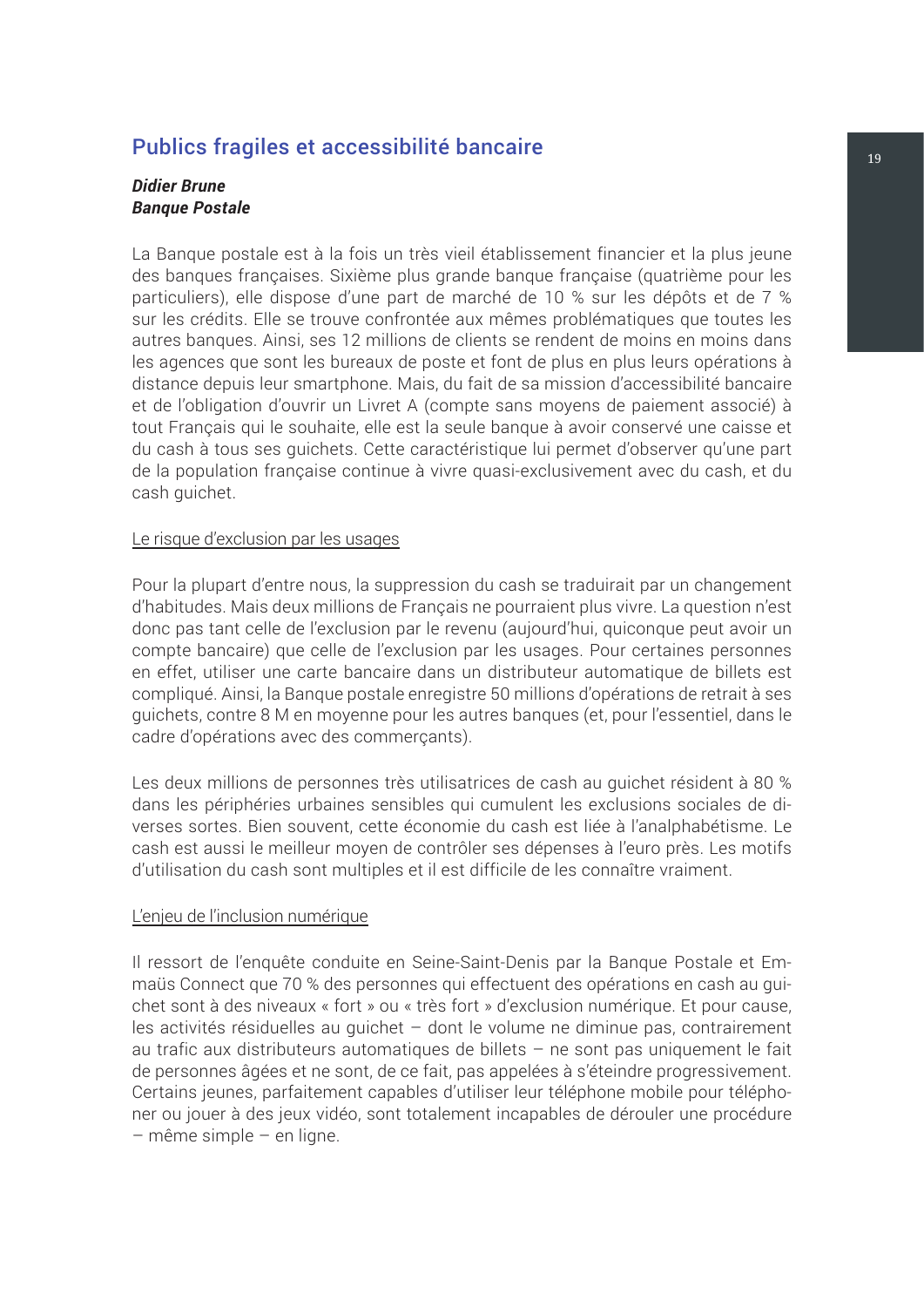Le coût du maintien des infrastructures pour servir ces deux millions personnes est prohibitif. Cela pose une question collective, car il est prohibitif du côté de la banque, mais il le deviendra aussi, à terme, pour l'activité de commerce en général : de moins en moins de personnes effectuent des opérations en cash, mais celles qui le font coûtent de plus en plus cher. L'enjeu de l'inclusion numérique et de l'offre d'outils adaptés est réel. S'il n'est pas relevé, la numérisation des banques produira de l'exclusion sociale au cube, puisqu'elle s'ajoutera aux exclusions sociales déjà existantes.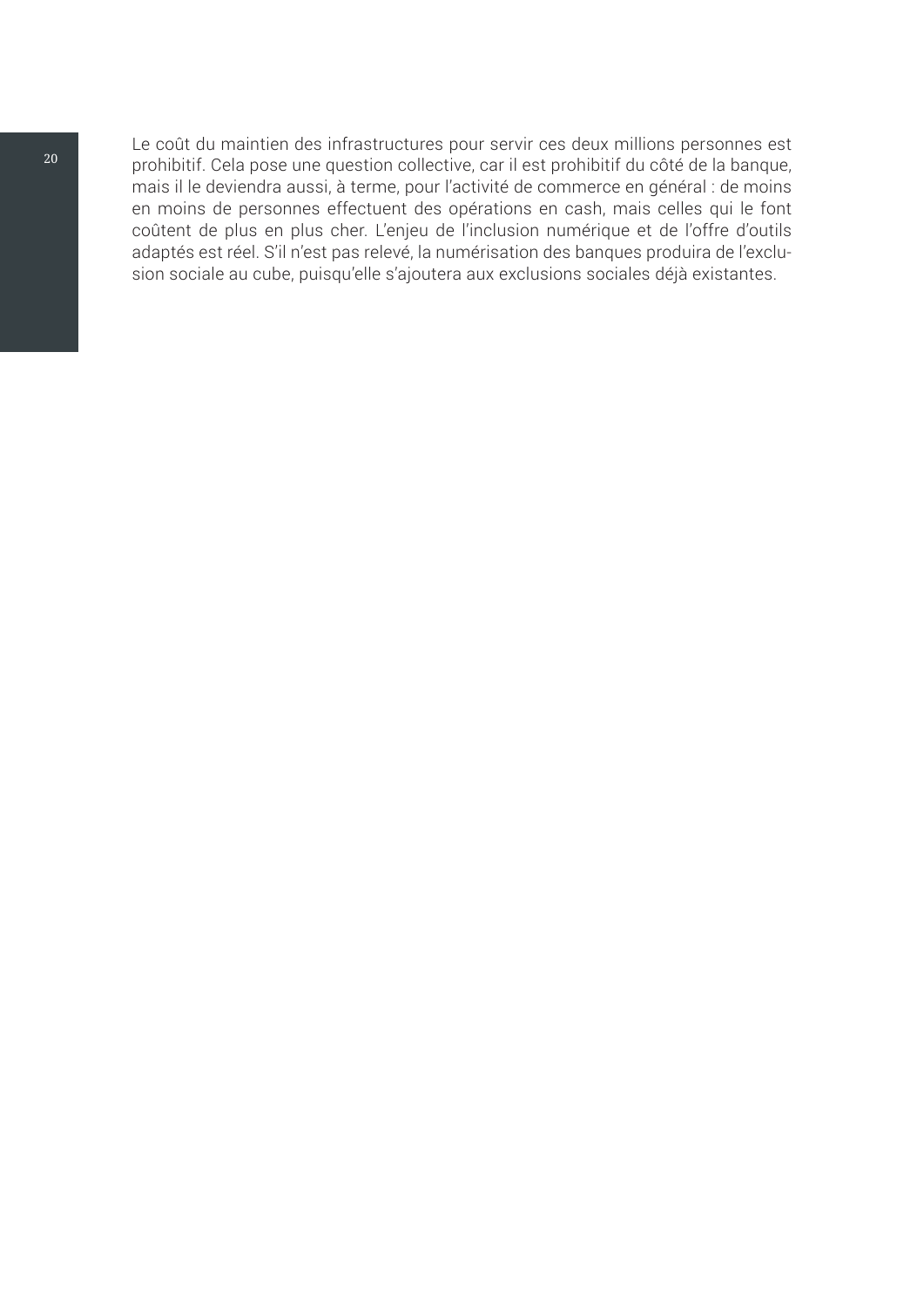#### <span id="page-24-0"></span>Accompagner les entreprises du numérique dans la complexité de la régulation

#### *Cathie-Rosalie Joly Bird & Bird*

Que signifie « vers la fin du cash » : vers la fin de la monnaie euro (avec des monnaies décentralisées) ? Vers une digitalisation de l'usage du cash (avec une monnaie fiduciaire électronique) ? Le cash, c'est à la fois un support et un usage. Depuis quelques années, en l'occurrence, c'est l'usage qui a conduit à faire évoluer la réglementation. Et ce n'est plus le support en lui-même qui porte la valeur, mais la confiance. Si le cash est dangereux, arrêtons-le. En outre, même si elle renforce la traçabilité, il apparaît que la digitalisation pose elle aussi de nombreux risques. Dès lors, faut-il arrêter l'argent ?

#### Quelle régulation pour les monnaies dématérialisées et décentralisées ?

La fin du cash est liée à la dématérialisation et à l'apparition de nouveaux acteurs (GAFA, néo-banques, *crowdfunding*) dont les premiers, disruptifs, sont apparus il y a une quinzaine d'années. Ils sont entrés dans la sphère réglementée parce qu'ils percevaient des fonds. De la même façon, les *third parties* que sont les agrégateurs et les initiateurs de données, qui interagissent désormais avec les systèmes bancaires, ont également été ramenées vers la sphère réglementée – seul moyen d'identifier un responsable, de le suivre et de contrôler son activité. En revanche, de nombreux autres acteurs échappent à la régulation, parce qu'ils ne sont pas des émetteurs identifiés bien qu'ils interviennent dans les chaînes de paiement. C'est le cas des monnaies digitales, des crypto-monnaies, des nouvelles solutions de paiement, etc. Quelle réglementation mettre en place pour protéger le système et garantir la concurrence entre toutes les solutions de paiement ? *Quid* de la cyber sécurité ?

De nouveaux risques apparaissent, à commencer par le risque de dépendance : que se passe-t-il si mon teneur de compte verrouille mon accès ? La question de la garantie des dépôts est elle aussi posée.

#### Quelle solution, alors que le besoin de cash demeure ?

Faut-il supprimer tout anonymat ? Faut-il tout tracer ? Faut-il collecter toutes les informations de la population ? Ou, au contraire, la digitalisation permet-elle de conserver certains avantages du cash ? Les tickets plafonnés et les vouchers, par exemple, restent assez proches du cash en termes d'usage. La solution ne consisterait-elle pas à évoluer vers une monnaie fiduciaire digitale ? Elle serait traçable, tout en garantissant la part de vie privée à laquelle chacun a droit.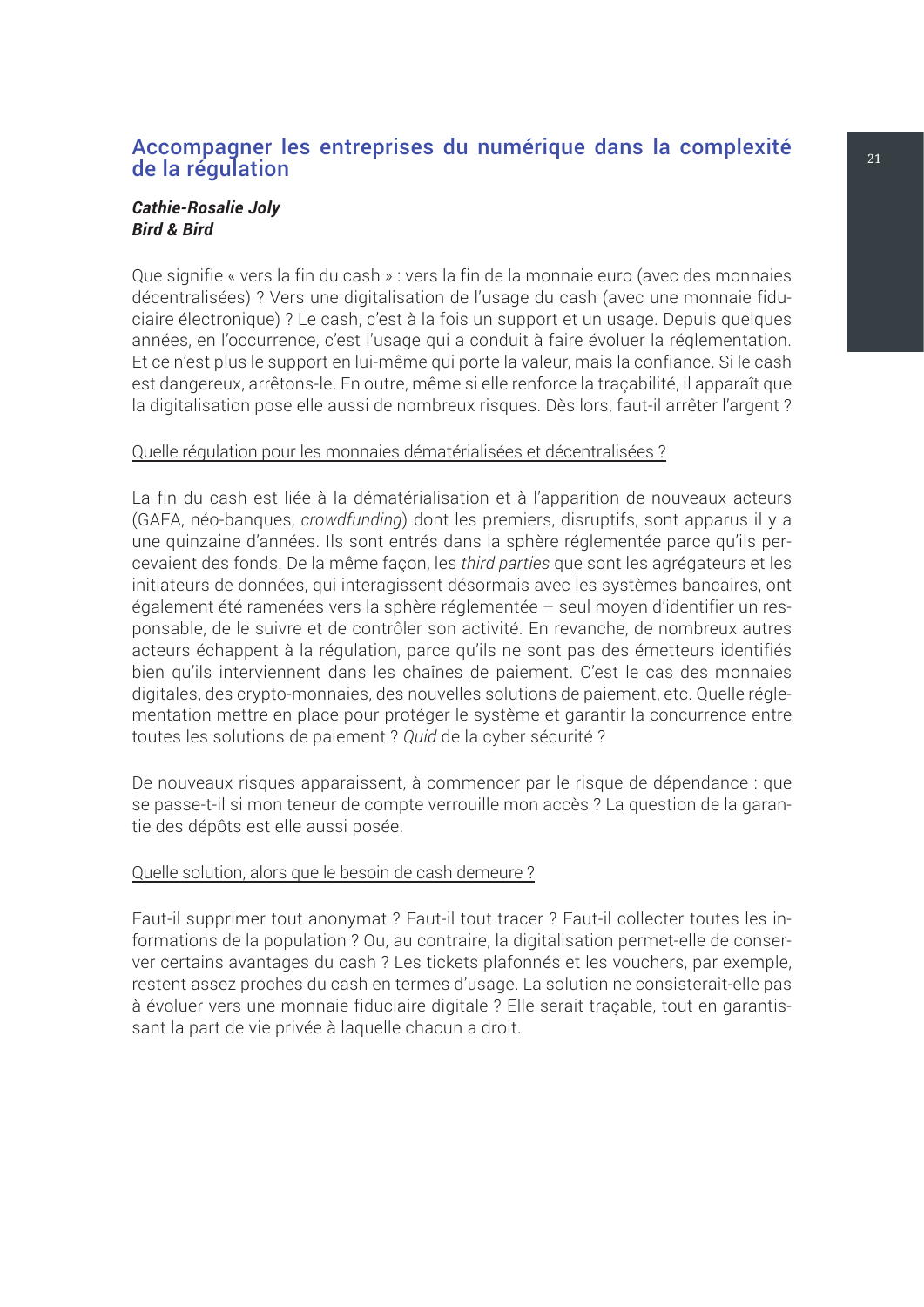## <span id="page-25-0"></span> $\overline{22}$  Echanges avec la salle

Que devient la notion de souveraineté ? Lors de la coupe du monde de football de 1998, le président Clinton a décidé de bloquer les cartes Visa et Mastercard serbes, et cette décision s'est appliquée de manière extraterritoriale en Europe.

#### *Gilles Vaysset*

Le billet dispose d'un attribut de souveraineté pour autant qu'il soit reconnu ailleurs. En tout état de cause, dès lors qu'il est physique, il peut échapper à certaines décisions réglementaires ou aux attaques qu'un pays pourrait conduire sur le système d'information d'un autre pays. A cet égard, il reste une sécurité.

#### Pourquoi les billets de 500 euros n'ont-ils pas été démonétisés, alors que la banque centrale française n'en émet plus ? Par ailleurs, avonsnous vraiment besoin des billets de 100 et 200 euros ?

#### *Gilles Vaysset*

Nous avons une vision très franco-française de l'usage des billets. A l'origine, le billet de 500 euros a été émis pour remplacer la coupure de 1 000 deutschemarks, très utilisée en Allemagne – qui n'est pour autant pas le havre de tous les trafics, ni un point de passage obligé du financement du terrorisme, bien au contraire. Aux Etats-Unis, à l'inverse, la plus haute coupure est de 100 dollars. Pourtant, et bien que les billets soient traçables, le dollar continue à servir dans les opérations de criminalité. La réalité est donc fort complexe. L'essentiel est qu'une discipline collective soit respectée, afin que personne n'échappe aux déclarations de soupçon.

Par ailleurs, la banque centrale française ne produit plus le billet de 500 euros et arrêtera définitivement de l'émettre lorsque le renouvellement de la gamme sera terminé. Les détenteurs de bonne foi ne pouvant pas être spoliés, les billets restants resteront payables aux guichets de la banque centrale. Enfin, les banques commerciales qui retirent du cash auprès d'une banque centrale européenne sont assujetties aux obligations de déclaration de soupçon de blanchiment tant pour le billet de 500 euros que pour ceux de 100 et 200 euros.

#### *Bruno Dalles*

Tout le cash n'est pas sale, mais dans « le sale », il existe une part importante de cash. En général, dans les trafics de stupéfiants, les billets les plus utilisés sont ceux de 20 et de 50 euros. La principale vertu du billet de 500 euros est liée à sa facilité de transport et de thésaurisation, d'où la décision de réduire sa production et, à terme, de poser la question de son cours légal. En effet, dès lors qu'il y aura moins de billets de 500 euros, ceux-ci verront leur valeur augmenter. Quoi qu'il en soit, une étape importante et coordonnée au niveau européen a été franchie. Il faut continuer.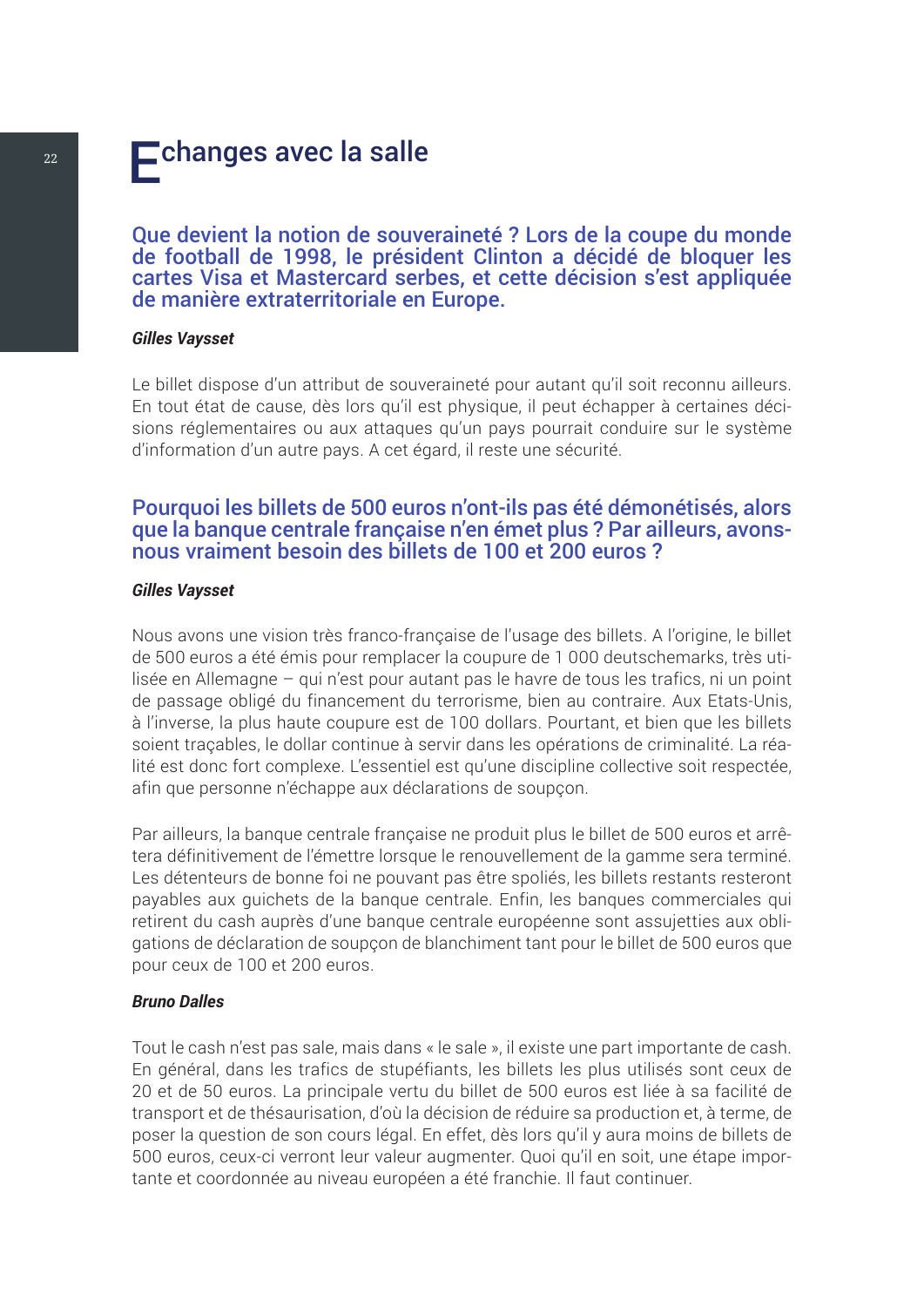## <span id="page-26-0"></span> $\mathbf{C}^{\text{lõture}}$

#### *Luc Rousseau Vice-président, Conseil général de l'économie*

Le sujet du cash se situe à la confluence de la transformation numérique et des services financiers. L'intitulé de cette journée, « Vers la fin du cash ? », est sans doute audacieux, mais l'audace est nécessaire au progrès et à la croissance.

La numérisation est sans doute aussi importante que l'apparition du billet de banque. Pour autant, notre posture ne doit être ni excessivement défensive, ni naïve. En effet, un certain nombre de fondamentaux demeurent. La monnaie facilite le commerce, l'échange, l'économie – qui sont de plus en plus internationaux. Elle ne peut fonctionner que s'il existe de la confiance. La crise des *subprimes* a d'ailleurs certainement été aggravée par la perte de confiance dans le règlement monétaire des échanges commerciaux internationaux. Par ailleurs, les Etats doivent pouvoir lever l'impôt et lutter contre les diverses activités illégales ou nocives. Un autre sujet important que soulève la numérisation est celui de la protection de la vie privée. Enfin il faut aussi pouvoir réguler l'économie, notamment en agissant sur la quantité de monnaie.

Dans le même temps, face à ces fondamentaux, nous sommes confrontés à plusieurs évolutions qui ne sauraient être éludées. Il n'existe pas de croissance durable sans gains de productivité. Or la numérisation est un levier fantastique de gains de productivité, y compris dans le secteur financier. Par ailleurs, les acteurs économiques attendent une accélération voire une immédiateté de leurs transactions – ce qui peut entraîner du même coup une déstructuration de la chaîne de traitement et une potentielle ubérisation des acteurs. A cet égard, des échanges monétaires plus instantanés constituent une nouvelle forme de cash, dès lors que l'on oppose le cash au crédit même de très court terme. Des évolutions sont également indispensables en faveur d'une sécurisation internationale. Enfin, plusieurs pays – en particulier les Etats-Unis – adoptent de plus en plus de règles d'application extraterritoriale, ce qui doit interpeller l'Europe.

Dans ce monde complexe, l'Europe est confrontée à une urgence : organiser les évolutions qui sont à l'œuvre et non les subir, en facilitant à la fois l'émergence de nouveaux acteurs et la transformation des acteurs existants. Les enjeux sont majeurs pour les acteurs économiques, mais aussi pour l'emploi et l'économie des acteurs non-financiers.

Enfin, à la lumière des échanges de ce matin, il apparaît qu'il est essentiel que la puissance publique et les régulateurs continuent à entretenir un dialogue nourri avec l'ensemble des parties prenantes, y compris les universitaires. Les travaux de la Chaire Gouvernance et Régulation y contribuent très pertinemment.